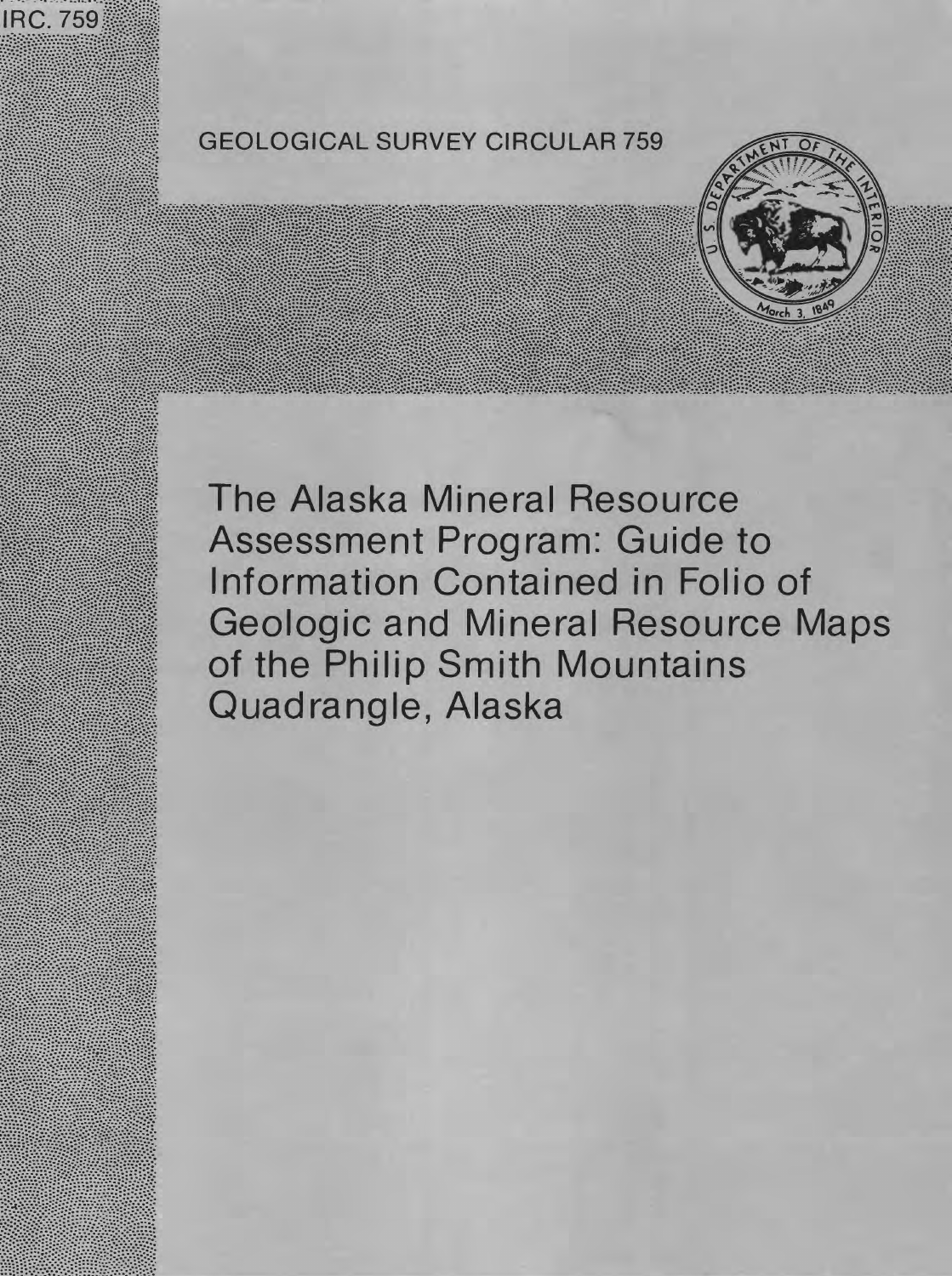The Alaska Mineral Resource Assessment Program: Guide to Information Contained in Folio of Geologic and Mineral Resource Maps of the Philip Smith Mountains Quadrangle, Alaska

By H. N. Reiser, W. P. Brosge, T. D. Hamilton, D. A. Singer, W. D. Menzie II, K. J. Bird, J. W. Cady, J. R. Le Compte, and J. B. Cathrall

GEOLOGICAL SURVEY CIRCULAR 759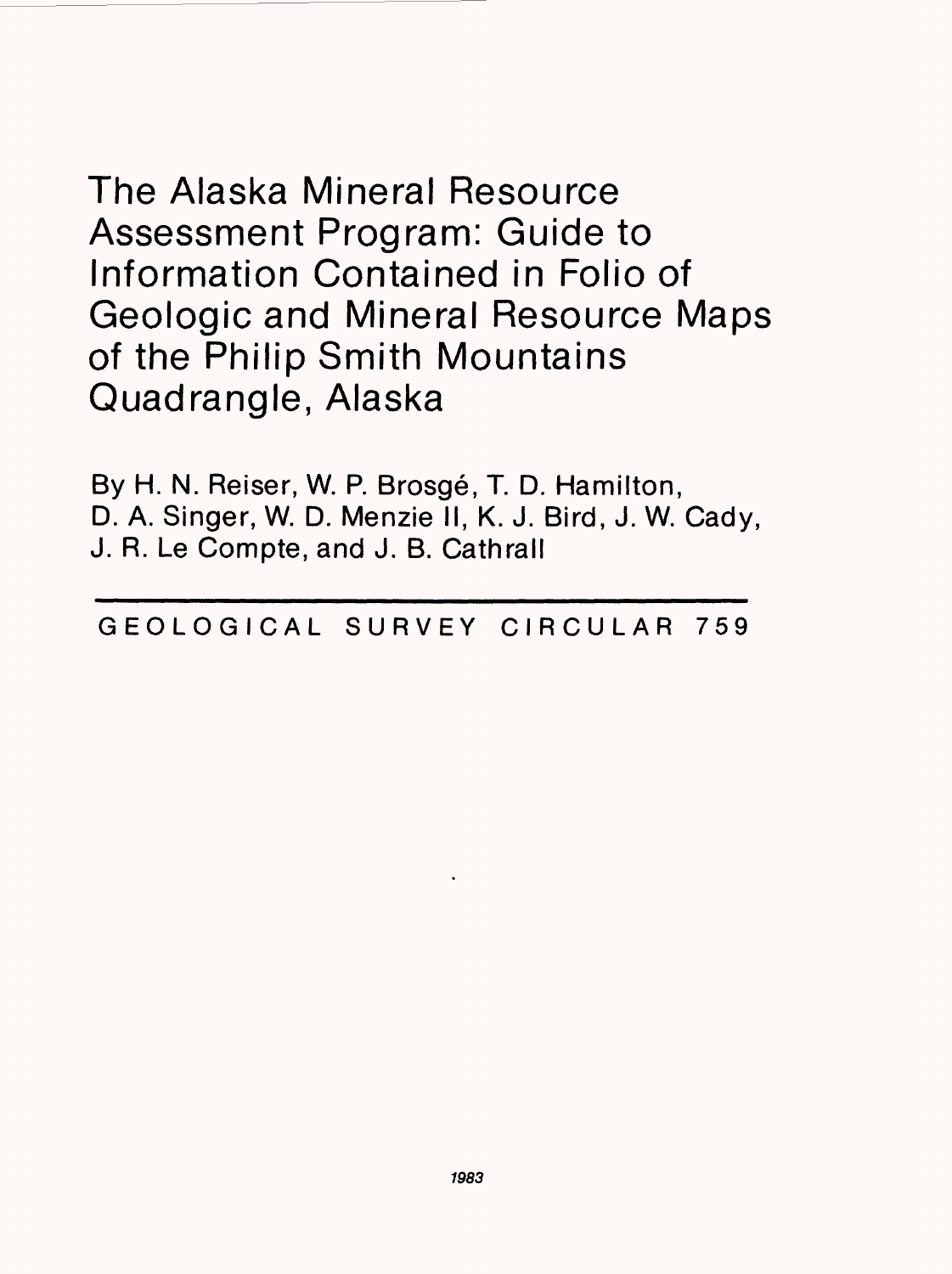**United States Department of the Interior**  JAMES G. WATT, Secretary



Geological Survey Dallas L. Peck, Director

# Library of Congress Cataloging in Publication Data

The Alaska Mineral Resource Assessment Program: Guide to information contained in folio of geologic and mineral resource maps of the Philip Smith Mountains quadrangle. Alaska.

(Geological Survey circular 759) Bibliography: p. 20-22 Supt. of Docs, no.: I 19.4/2:759 1. Geology--Alaska--Philip Smith Mountains. I. Reiser, Hillard N., 1924-. II. Series: United States. Geological Survey. Circular 759. QE75.C5 no. 759 557.3s 83-600020  $[OE84.P49]$ 

Free on application to Branch of Distribution, U.S. Geological Survey 604 South Pickett Street, Alexandria, VA 22304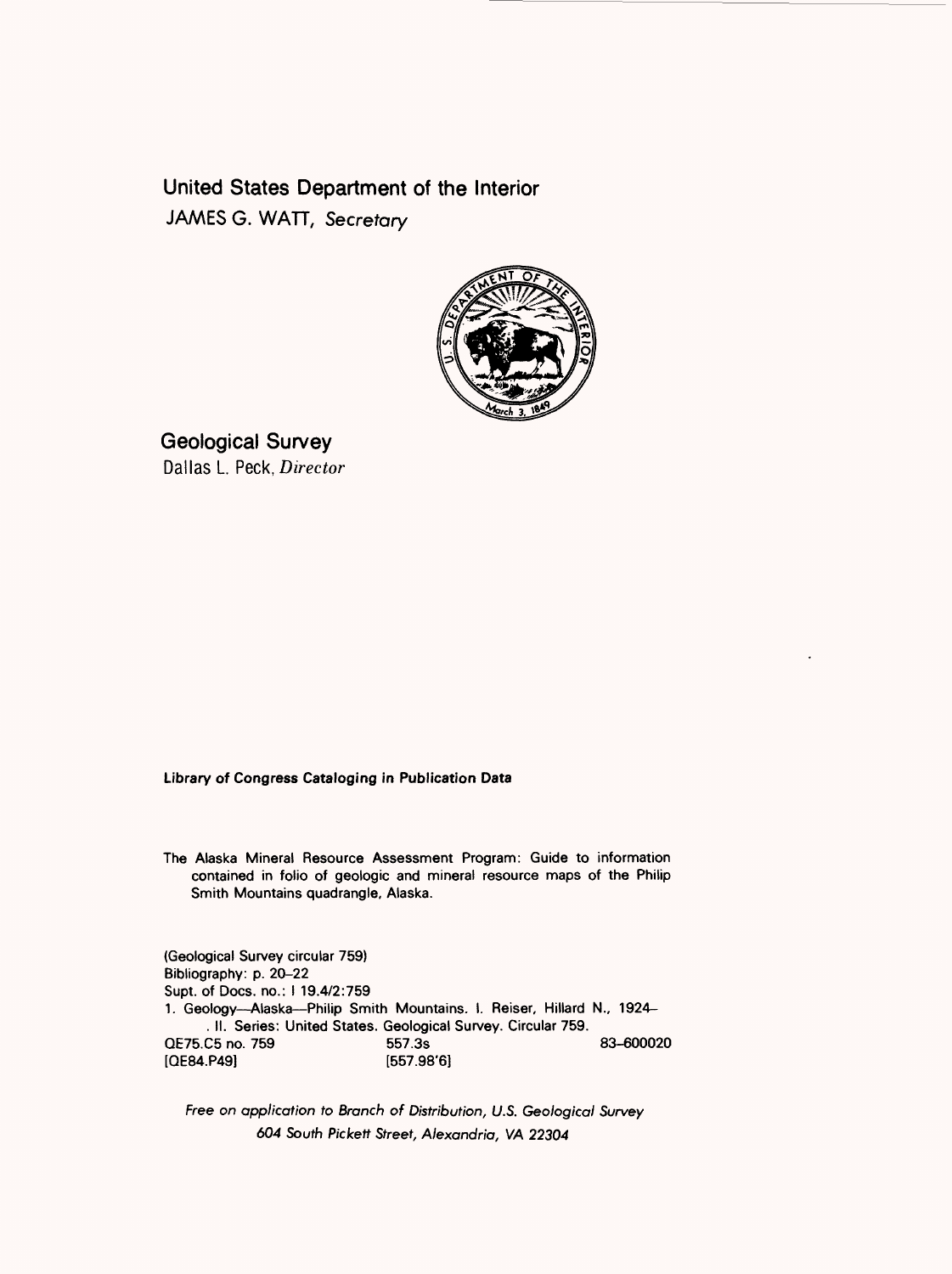# **CONTENTS**

| Page |                                                | Page |
|------|------------------------------------------------|------|
|      |                                                |      |
|      |                                                |      |
|      |                                                |      |
|      |                                                |      |
| 4    |                                                |      |
|      |                                                |      |
| 5    |                                                |      |
| 5    |                                                |      |
|      | Sample selection, preparation and analysis  17 |      |
| 6    | Usefulness of heavy-mineral concentrates  18   |      |
| - 6  |                                                |      |
| 10   |                                                | -20  |
|      |                                                |      |

# **ILLUSTRATIONS**

|  |                                                                                                         | Page         |
|--|---------------------------------------------------------------------------------------------------------|--------------|
|  |                                                                                                         | $^{\circ}$ 2 |
|  | 2. Map of Philip Smith Mountains quadrangle showing location of Arctic Foothills and Brooks Range       |              |
|  |                                                                                                         | -3           |
|  |                                                                                                         |              |
|  |                                                                                                         |              |
|  |                                                                                                         | - 9          |
|  |                                                                                                         |              |
|  | 7. Map of the North Slope petroleum basin showing locations of hydrocarbon accumulations, exploratory   | 15           |
|  | 8. Flow chart showing preparation of rock and stream-sediment samples and of heavy-mineral concentrates | - 19         |
|  |                                                                                                         |              |

# **TABLE**

|  |  |  | TABLE 1. Component maps and reports of the Philip Smith Mountains quadrangle mineral resource assessment | - 4 |
|--|--|--|----------------------------------------------------------------------------------------------------------|-----|
|--|--|--|----------------------------------------------------------------------------------------------------------|-----|

**Page**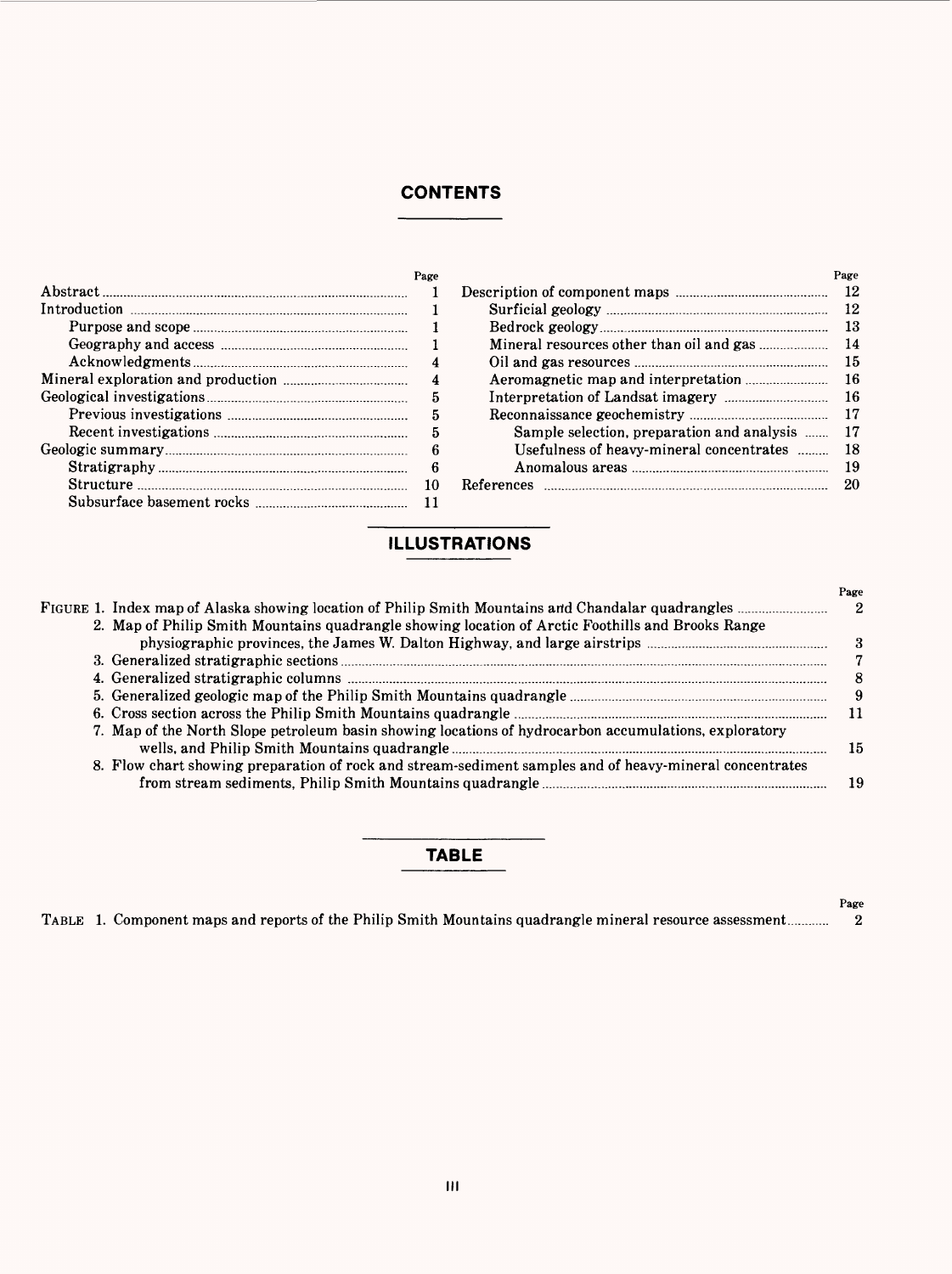# **The Alaska Mineral Resource Assessment Program: Guide to Information Contained in Folio of Geologic and Mineral Resource Maps of the Philip Smith Mountains Quadrangle, Alaska**

**By H. N. Reiser, W. P. Brosge, T. D. Hamilton, D. A. Singer, W. D. Menzie II, K. J. Bird, J. W. Cady, J. R. Le Compte, and J. B. Cathrall**

#### **ABSTRACT**

The geology and mineral resources of the Philip Smith Mountains quadrangle were virtually unexplored until the investigations for oil began in northern Alaska. Construction of the Trans-Alaskan Pipeline System has now made the quadrangle accessible by road. In 1975 and 1976 a team of geologists, geochemists, and geophysicists investigated the quadrangle in order to assess its mineral resource potential. This report is aguide to the resulting folio of twelve maps that describe the geology, stream sediment geochemistry, aeromagnetic features, Landsat imagery, and mineral resources of the area.

The bedrock geology and aeromagnetic surveys show that mineral deposits associated with intrusive rocks are probably absent. However, the geology and geochemical anomalies do indicate the possibility of vein and strata-bound deposits of copper, lead, and zinc in the Paleozoic shale and carbonate rocks in the southern part of the quadrangle and of stratabound deposits of zinc and copper in the Permian and Mesozoic shales along the mountain front. The northwestern part of the quadrangle has a low to moderate potential for oil or gas; Mississippian carbonate rocks are the most likely reservoir. The only minerals produced to date have been construction materials.

## **INTRODUCTION**

#### **PURPOSE AND SCOPE**

This circular and a separate folio of related maps are intended to provide information about the mineral resources of the Philip Smith Mountains quadrangle. The set of publications is one of a series of individual quadrangle reports prepared under the auspices of the Alaska Mineral Resource Assessment Program (AMRAP) in order to provide information for use in planning a national minerals policy and in making government and private decisions about land-use and minerals exploration and development.

The Philip Smith Mountains quadrangle was selected for assessment because it lies on the projected trend of areas that were found favorable for mineral resources in the adjacent Chandalar quadrangle (De Young, 1978) and it has been relatively unexplored. The recent completion of the Trans-Alaskan pipeline and the James W. Dalton Highway has greatly improved access to the quadrangle.

The folio comprises twelve individually available quadrangle maps that show the geology and telegeology, the geochemical and aeromagnetic data, and the areas favorable for mineral resources (see table 1). These are reconnaissance maps; the 1:250,000 scale is compatible with the low density of the field observations, which were designed to provide information rapidly and uniformly over a large and little-known region.

#### **GEOGRAPHY AND ACCESS**

The Philip Smith Mountains quadrangle is an area of about 13,600 km2 in northern Alaska between latitudes 68° N. and 69° N., and longitude 147° W. and 150° W. (fig. 1). The Endicott and Philip Smith Mountains of the Brooks Range occupy all but the northwestern quarter of the quadrangle and include the Continental Divide, which crosses the quadrangle diagonally from southwest to northeast (fig. 2).

The mountains, which have been glaciated recently, are generally steep and narrow crested, rising about 1,000 m above the flat valley floors. Cirques and small alpine glaciers are common near the Continental Divide, particularly near the center of the quadrangle where the two highest peaks reach an elevation of 2,446 m. Along the south edge of the quadrangle, the mountains are more subdued and rounded, and at the north front of the range, they slope down abruptly to the Arctic Foothills, which in this area are gently sloping plains covered by glacial deposits with only a few bedrock hills.

The Sagavanirktok River and its tributaries drain most of the quadrangle north of the divide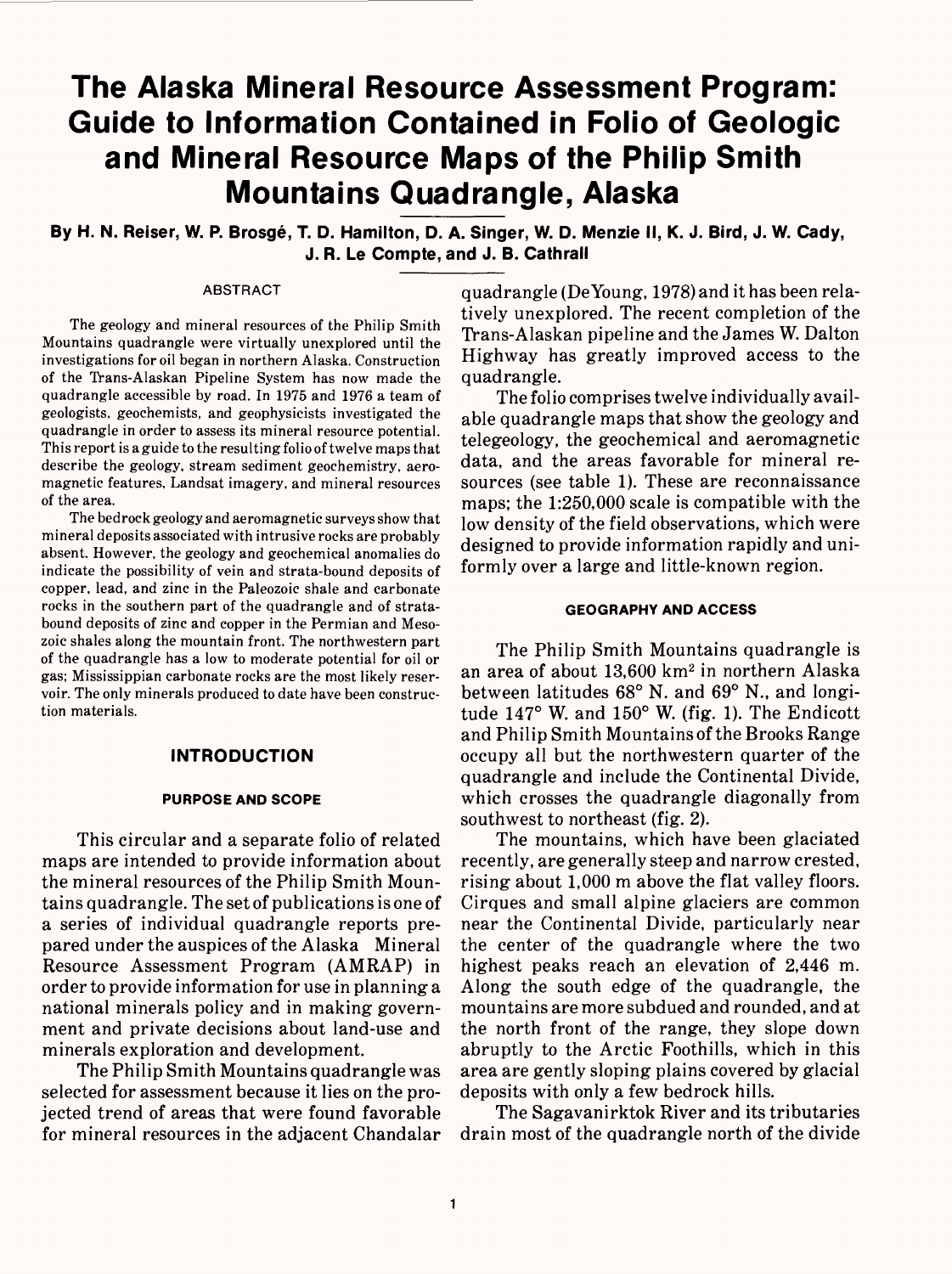TABLE 1. Component maps and reports of the Philip Smith Mountains quadrangle mineral resource assessment.

| Report                                                                                                                                                                                                                                                                                                                                                                                                                                                                                                                                                  | Subject                                                                                                                                                                                                                                                                                                                                                                                                                  |
|---------------------------------------------------------------------------------------------------------------------------------------------------------------------------------------------------------------------------------------------------------------------------------------------------------------------------------------------------------------------------------------------------------------------------------------------------------------------------------------------------------------------------------------------------------|--------------------------------------------------------------------------------------------------------------------------------------------------------------------------------------------------------------------------------------------------------------------------------------------------------------------------------------------------------------------------------------------------------------------------|
| U.S. Geological Survey Miscellaneous<br>Field Studies (MF) Maps:                                                                                                                                                                                                                                                                                                                                                                                                                                                                                        |                                                                                                                                                                                                                                                                                                                                                                                                                          |
| $MF-879A$ (Hamilton, 1978) ---------------------------Surficial geology.<br>MF-879B (Brosgé and others, 1979) ------------------Bedrock geology.<br>MF-879G (Cathrall and others, 1978a) ------------Copper in stream sediment.<br>MF-879H (Cathrall and others, 1978b) ------------Lead in stream sediment.<br>MF-8791 (Cathrall and others, 1978f) ------------Zinc in stream sediment.<br>MF-879J (Cathrall and others, 1978c) ------------Silver in stream sediment.<br>MF-879K (Cathrall and others, 1978d) ------------Barium in stream sediment. | MF-879E (Cady, 1978) ------------------------------Aeromagnetic contours and interpretation.<br>MF-879F (Le Compte, 1979) -------------------------Interpretation of Landsat imagery.<br>MF-879L (Cathrall and others, 1978e) -----------Antimony, arsenic, bismuth, cadmium,<br>molybdenum and tin in stream sediment.                                                                                                  |
| U.S. Geological Survey Open-File (OF) Reports:                                                                                                                                                                                                                                                                                                                                                                                                                                                                                                          |                                                                                                                                                                                                                                                                                                                                                                                                                          |
|                                                                                                                                                                                                                                                                                                                                                                                                                                                                                                                                                         | OF-77-223 (Detra, 1977) --------------------------Delineation of anomalous lead-zinc area.<br>OF-77-244 (Cathrall and others, 1977b) ---------Geochemical analyses of stream sediment.<br>OF-77-426 (Cathrall and others, 1977a) ---------Geochemical analyses of heavy mineral<br>concentrates from stream sediment.<br>OF-78-559 (Dutro and Detra, 1978) --------------Geochemical analyses of the Hunt Fork<br>Shale. |
| U.S. Geological Survey Circular:                                                                                                                                                                                                                                                                                                                                                                                                                                                                                                                        |                                                                                                                                                                                                                                                                                                                                                                                                                          |
|                                                                                                                                                                                                                                                                                                                                                                                                                                                                                                                                                         | Circ. 772-B (Dutro, 1978) --------------------------Potential strata-bound lead-zinc<br>mineralization.                                                                                                                                                                                                                                                                                                                  |



FIGURE 1. - Index map of Alaska showing location of Philip Smith Mountains quadrangle (dark shading) and Chandalar quadrangle (light shading).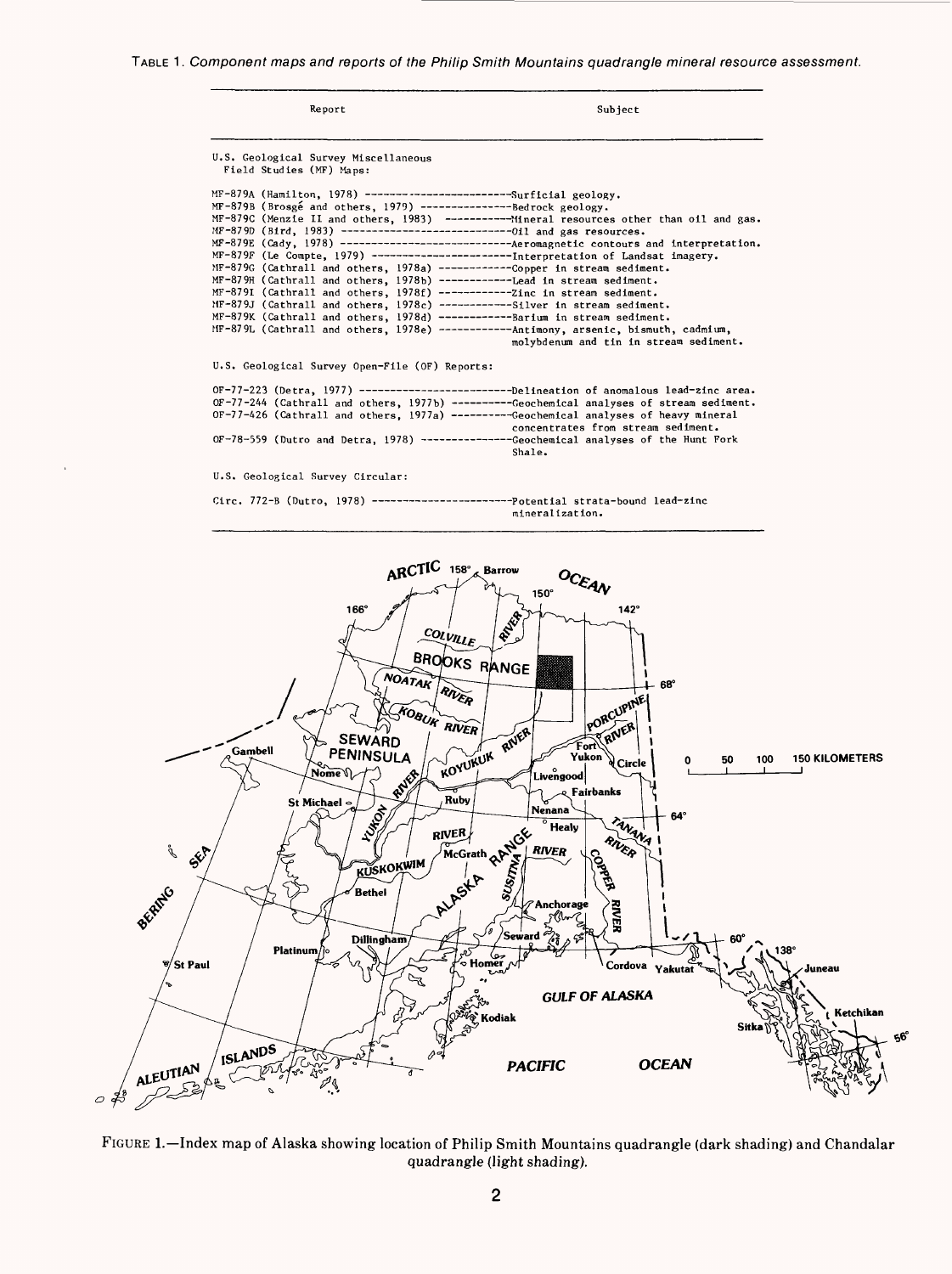and flow into the Arctic Ocean near Prudhoe Bay. The northwestern part of the quadrangle is drained by the Itkillik River, which heads against the Continental Divide west of the quadrangle, and by the Kuparuk and Toolik Rivers, which head against the mountain front. On the south side, the Dietrich River, whose valley is occupied by the James W. Dalton Highway, drains a small area in the extreme southwest corner of the quadrangle. The Dietrich River is a tributary of the Koyukuk, but all the other south-flowing rivers are tributaries of the Chandalar. The largest of these tributaries is the Wind River, in the southeast part of the quadrangle. None of these rivers is easily navigable.

Two low passes in the western part of the quadrangle, at an elevation of about 1,450 m, lie at the heads of tributaries of the North Fork of the Chandalar and the Dietrich Rivers. An unnamed pass is at the head of the Wind River in the east. In the center of the quadrangle, the Middle Fork of the Chandalar and all its tributaries head in



FIGURE 2. Philip Smith Mountains quadrangle showing location of Arctic Foothills and Brooks Range physiographic provinces, the James W. Dalton Highway, and large airstrips (airplane symbols). Only the Galbraith Lake airstrip is maintained.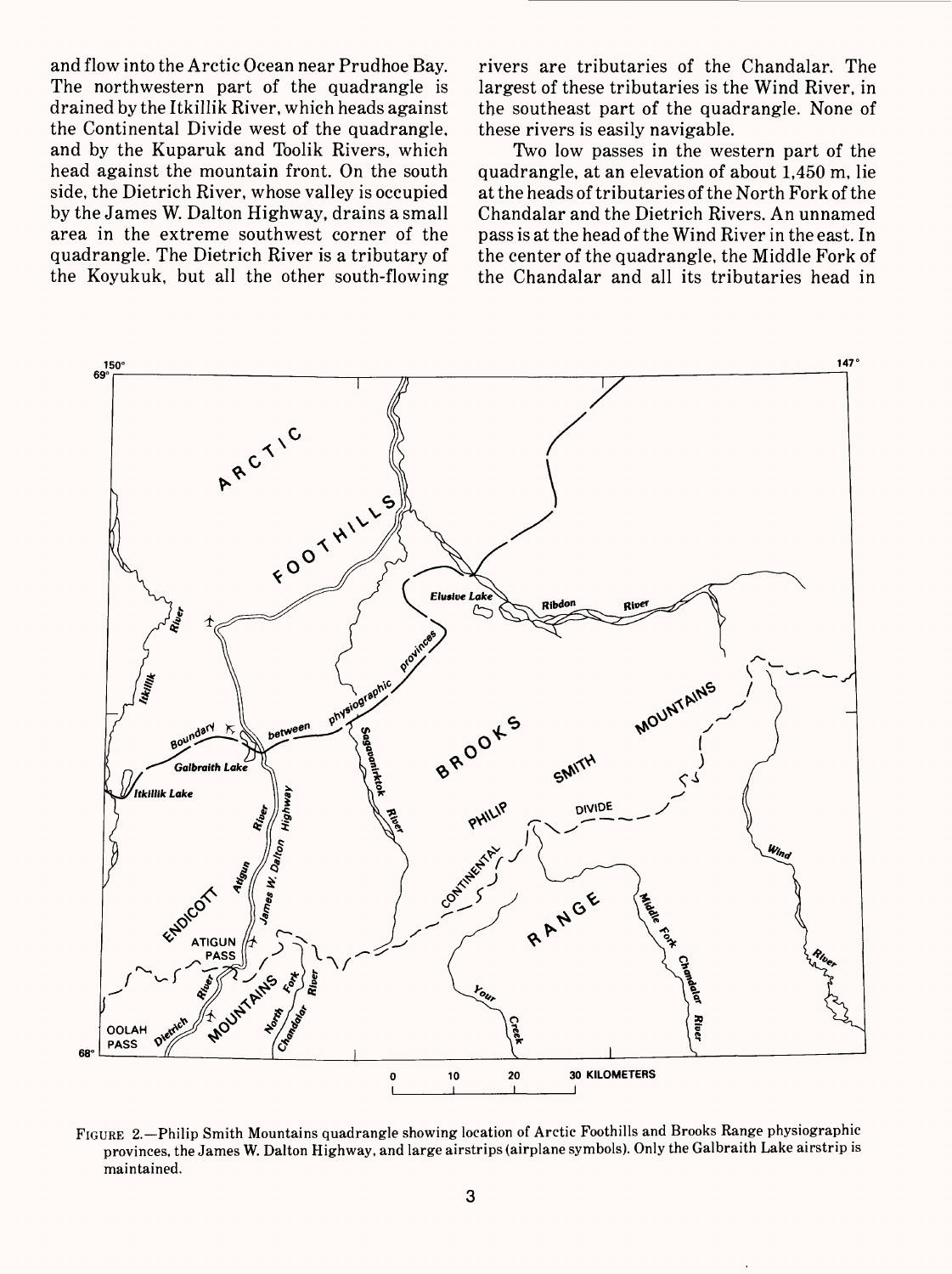glaciers and steep canyons, and there are no passes for a distance of about 60 km along the divide.

The James W. Dalton Highway, built for the Trans-Alaskan pipeline, gives access to the quadrangle by way of the Dietrich River and a tributary of the North Fork of the Chandalar River, south of the divide; Atigun Pass; and the Atigun and Sagavanirktok Rivers north of the divide. The highway connects with Fairbanks to the south and with Prudhoe Bay to the north. Adjacent to the road, four private airstrips, 760-1,580 m in length, are suitable for heavy aircraft. As of March 1981, the largest of these, at Galbraith Lake, was maintained but access was limited. The other airstrips were closed and were not maintained (fig. 2). Away from the highway, two large lakes at the north front of the range and several smaller lakes at and south of the continental divide provide landing places for float planes in the summer and wheel or ski planes in the winter. In addition, most of the rivers flow through gravel bars and terraces that may provide suitable landing places for light airplanes.

# **ACKNOWLEDGMENTS**

Fieldwork in the northern part of the quadrangle in 1949-51 was entirely supported by the U.S. Navy as part of the investigation of Naval Petroleum Reserve No. 4. Studies of surficial geology by Hamilton in 1969-71 were carried out during his employment as a consultant to the Alyeska Pipeline Service Company. This organization later (1975-76) supplied meals, lodging, office space, and helicopter fuel at their Galbraith Lake camp for U.S. Geological Survey field crews. Without the facilities provided by the pipeline camp, field operations would have been far more difficult and costly.

The bedrock geological work for the AMRAP investigation was done by R. L. Detterman, J. T. Dutro, Jr., N. J. Silberling, and the authors. S, P. Marsh lent his experience to help with the geochemical sampling in the adjacent Chandalar quadrangle. David E. Detra, Martha Miller-Hoare, William B. Maze, David M. Orchard, Margo I. Toth, and R. M. Thorson gave valued assistance in the field and office. Miles L. Silberman made the potassium-argon age determinations. Chemical analyses were done by E. F. Cooley, J. A. Dupree, J. T. Hurrell, R. L. Hutchens, R.

M. O'Leary and P. A. Svendsen, and statistical analyses of data were done by T. M. Billings, S. K. McDanal, and C. M. Dougal.

# **MINERAL EXPLORATION AND PRODUCTION**

Schrader (1904), in his description of the gold resources of the upper Koyukuk River, stated that prospectors had reported finding placer gold on the Arctic side of the divide and that further investigations by the prospectors were contemplated. The area Schrader referred to must have been partly in the Philip Smith Mountains quadrangle, but no other mention of early exploration or mineral discovery within the quadrangle has been found in the literature.

More recently, because of the advent of better maps, better airborne capabilities, and more sophisticated exploration methods, the region has been explored and several mineralized areas have been located. Seventy-five claims, staked since 1971, were still active in 1978. The claims are grouped around four localities. The first locality consists of 2 groups of 28 claims, called the Beaucoup and the Occasional, which were staked by Placid Oil Company in 1971 on occurrences of copper minerals in the southeastern part of the quadrangle between the Middle Fork of the Chandalar and Wind Rivers. Interest in the second locality began with the delineation of an anomalous zinc-lead area by the AMRAP investigation (Detra, 1977). Investigations by Noranda Exploration Incorporated and Resource Associates of Alaska resulted in the staking of 47 claims in 2 groups on zinc, lead, and copper minerals in an area between the Middle Fork of the Chandalar River and Your Creek. Just outside the quadrangle, two small groups of claims, about 6, have been located on occurrences of copper and silver minerals. One group is 7 km south and the other is 7 km northeast of the southeast corner of the quadrangle. Other exploration targets suggested by the AMRAP study include strata-bound and vein deposits. The presence of porphyry and contact metamorphic mineralization to the south (DeYoung, 1978) may also influence mineral exploration in the Philip Smith Mountains quadrangle.

No economic deposits of oil, gas, or coal are known although the geologic regime of the northwestern part of the quadrangle is compatible with the presence of these hydrocarbons.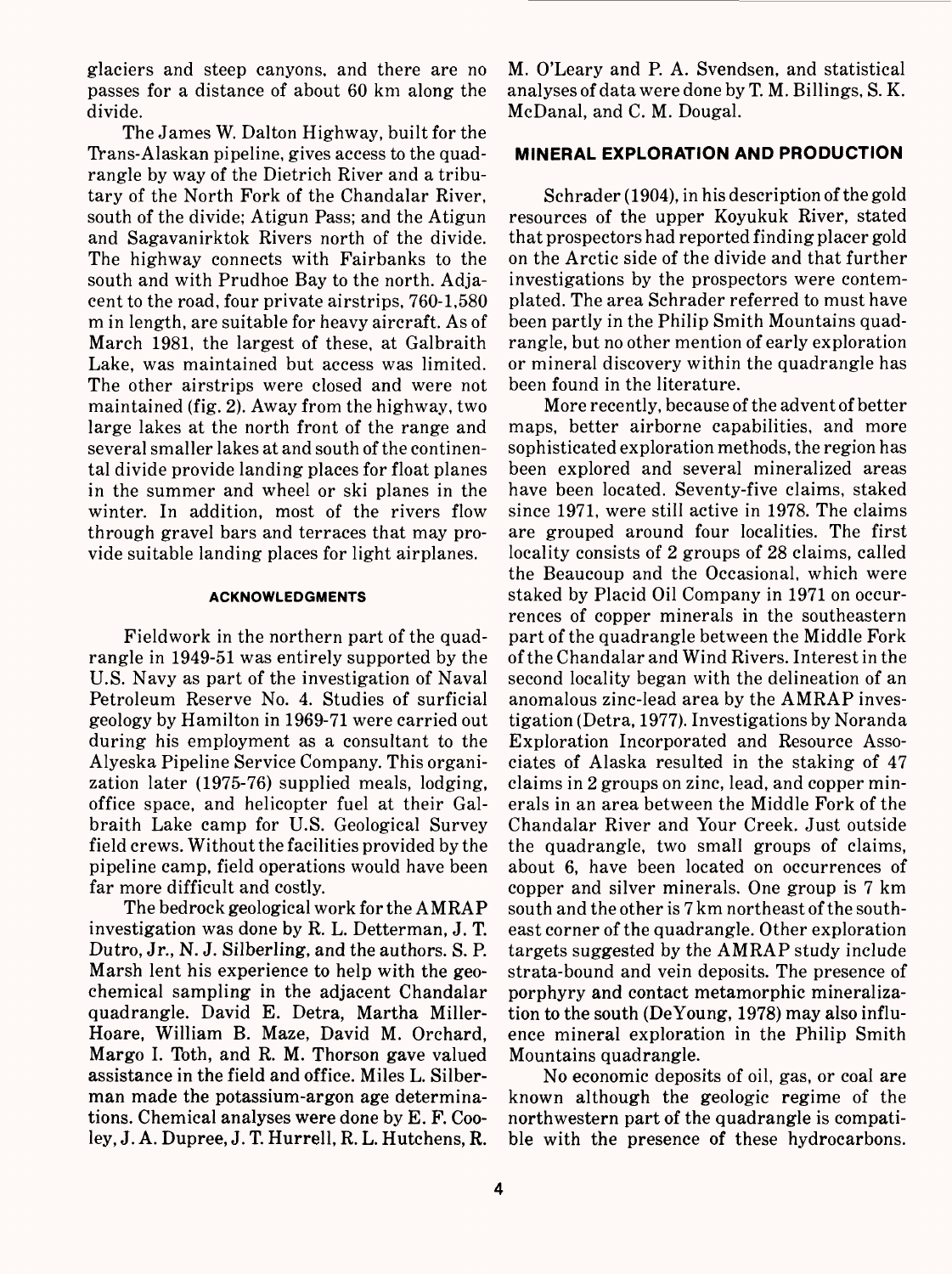Eleven wildcat wells have been drilled in similar rocks in the adjoining Sagavanirktok quadrangle to the north. Ten of these are dry holes, including the nearest two wells, which are 12 km and 17 km north of the quadrangle boundary (Tailleur, Pessel, and others, 1978). The only success was a gas well located 45 km north of the quadrangle. Geophysical exploration related to these wells probably extended into the quadrangle, but the record has not been made public.

To date the only minerals produced from within the Philip Smith Mountains quadrangle have been rock, gravel, sand, and fill. All material quarried was used locally in the construction of roads, airstrips, and building sites for the Trans-Alaskan pipeline. The volume of quarried material as of March 1977 was approximately 7.6 million cubic meters (Al Alson, written commun., 1977).

# **GEOLOGICAL INVESTIGATIONS**

## **PREVIOUS INVESTIGATIONS**

The Philip Smith Mountains quadrangle was virtually unmapped until military aerial photography of northern Alaska was obtained during World War II. In the 1936 edition of the Geological Survey map of Alaska (Map E), the area of the quadrangle north of the Chandalar River system is blank; no northward-flowing streams are shown. The first reconnaissance topographic map was published in 1951.

Only the extreme southwestern part of the quadrangle was explored by early-day geologists and topographers. In 1899, during their reconnaissance of the Chandalar and Koyukuk Rivers, F. C. Schrader, geologist, and T. G. Gerdine, topographer, mapped northward along the present highway route in the Dietrich Valley but did not get far enough to recognize Atigun Pass (Schrader, 1900, 1904). In 1923, J. B. Mertie, Jr. mapped the geology of the Chandalar quadrangle and extended his foot-traverse mapping about 10 km northward into the Philip Smith Mountains quadrangle in the area between the highway and Your Creek (Mertie, 1925). In 1927, Mertie continued his mapping northeastward, and although his route was 25-100 km east of the Philip Smith Mountains quadrangle, he traversed across the strike of most of the Paleozoic rocks found in the quadrangle (Mertie, 1929).

In 1934, Robert Marshall published a geographic sketch map of the northern Koyukuk region based on his own compass surveys and on information from prospectors and trappers. His map (Marshall, 1934), which included a small part of the quadrangle west of the North Fork of the Chandalar River, improved on the earlier maps by recognizing a pass across the continental divide from the highway route westward into the Itkillik Valley although it did not show the pass into the Atigun Valley. North of the divide, the quadrangle remained unmapped.

Although only a small part of the quadrangle was visited during these early investigations, the geologic work by Mertie in the adjacent quadrangles in 1923 and 1927 enabled him to describe a stratigraphic succession of the major rock units of Silurian, Devonian, and Mississippian age that also describes most of the rocks within the Brooks Range in the Philip Smith Mountains quadrangle.

#### **RECENT INVESTIGATIONS**

Fieldwork used in the present report began in 1949, when detailed stratigraphic studies of the Lisburne Group carbonate rocks and some limited geologic mapping were done at Itkillik Lake (Bowsher and Dutro, 1949). This work and an earlier geologic reconnaissance boat traverse down the Atigun and Sagavanirktok Rivers (Gryc and Lathram, 1946) were part of the geologic studies related to the determination of the petroleum potential of Naval Petroleum Reserve No. 4. From 1950 through 1952, and again in 1965, additional fieldwork pertaining to that program included areas of study within the quadrangle. Geologic mapping in 1950 along the north front of the Brooks Range included the northwest edge of the quadrangle along the Itkillik River (Patton and Tailleur, 1964). That same year, stratigraphic studies and some limited mapping were done at Galbraith Lake (Brosge and Reiser, 1951; Brosge and others, 1962). In 1951 geologic mapping to the east along the front of the Brooks Range included most of the foothills east of the Sagavanirktok River (Keller and others, 1961). In the following years, a number of short traverses were made in the quadrangle primarily for stratigraphic studies. These were at: Elusive Lake in 1952 and Your Creek in 1958 (Brosge and others, 1960), Atigun Gorge by Tailleur in 1965 (Imlay, 1967), and the Ivishak and Saviukviayak Rivers in the northeast part of the quadrangle in 1969 and 1972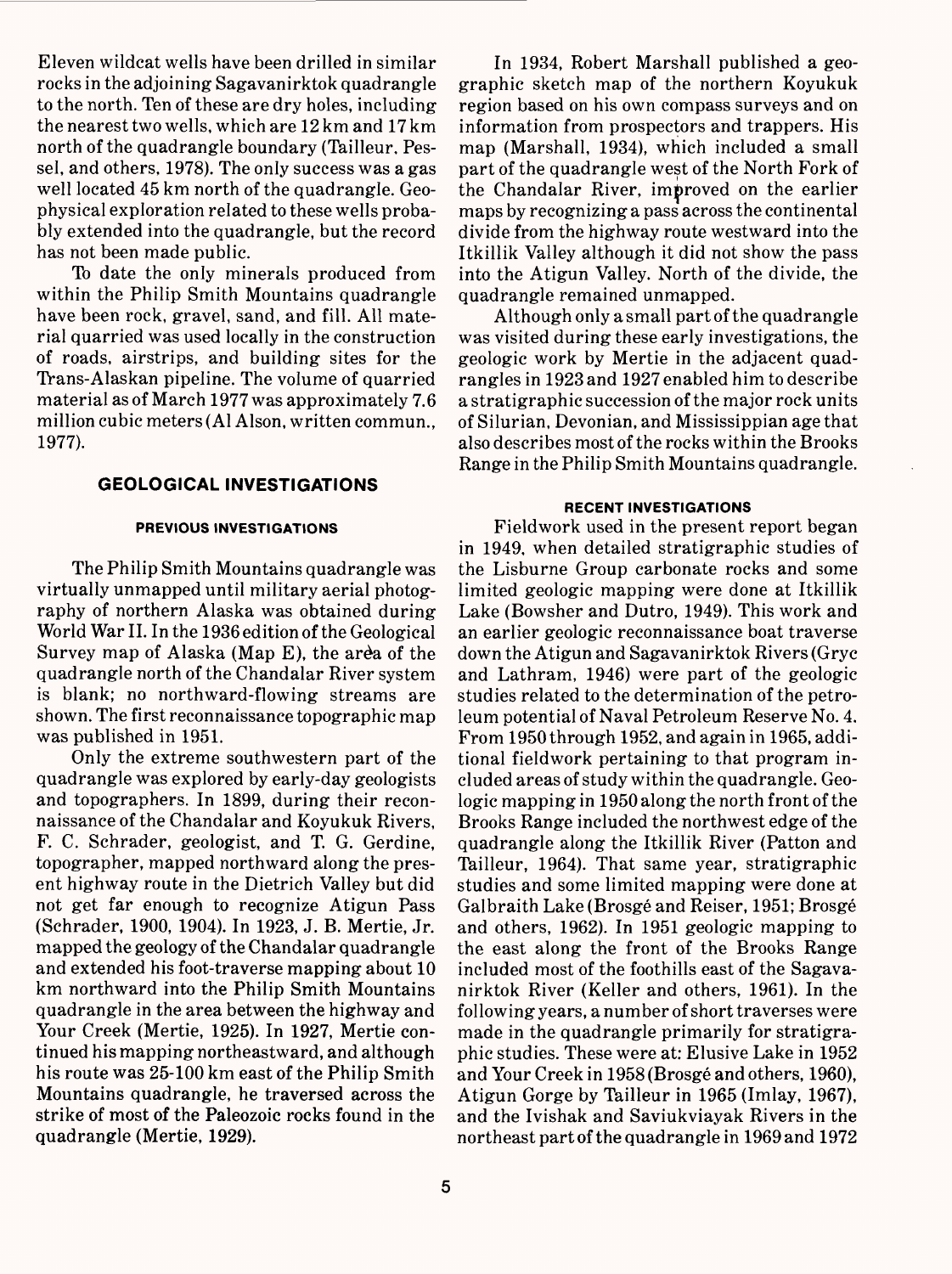(Detterman, 1976). The authors made short helicopter traverses south of the Continental Divide in 1960 and along the Dietrich River and the head of the Sagavanirktok River in 1974. During 1976 and 1977, the U.S. Bureau of Mines made field reconnaissance studies in the eastern Brooks Range which included the eastern part of the Philip Smith Mountains quadrangle (Barker, 1978). The results of these investigations provided background and supplemental data which have been used in preparing this circular and the folio.

Planning and construction of the Trans-Alaskan pipeline (1969-77) initiated a number of special geologic and hydrologic studies concerned with the pipeline and its right-of-way. The areas within the Philip Smith Mountains quadrangle are discussed in many of the reports. For information regarding these studies, the reader is referred to the comprehensive bibliographies of the quadrangle compiled by E. H. Cobb of the U.S. Geological Survey (Cobb, 1974-79). Field studies of surficial geology by T. D. Hamilton were begun along the pipeline route in 1969 and continued until 1971.

Reconnaissance gravity data were collected by the Geological Survey in this part of the Brooks Range in the early 1960's. More detailed gravity data in the quadrangle were obtained during the pipeline leveling (W. E. Strange, National Oceanic and Atmospheric Administration, written commun., Sept. 1976) and in conjunction with the 1976 geochemical sampling. All available data have been incorporated in a simple Bouguer anomaly map (Barnes, 1977), and a terrain corrected map is forthcoming pending the availability of digital elevation data.

Regional geologic bedrock mapping for AMRAP began in the Philip Smith Mountains quadrangle in June 1975 and continued into August 1975. In the 1976 field season, an extensive geochemical reconnaissance sampling program was carried out during June and July under the direction of S. P. Marsh and J. B. Cathrall, and the bedrock mapping program was completed in August. During these same field seasons, T. D. Hamilton independently mapped the quadrangle's surficial deposits. In order to complete this fieldwork, the geologists relied heavily upon helicopter support. The aeromagnetic survey was flown in 1976 and interpreted by J. W. Cady in 1977. Landsat imagery was acquired

in 1974 and interpreted by J. R. Le Compte in 1978.

# **GEOLOGIC SUMMARY**

#### **STRATIGRAPHY**

Almost all the rocks exposed in the Philip Smith Mountains quadrangle are sedimentary. They form a Silurian to Cretaceous stratigraphic sequence about 8 km thick; the sequence is interrupted by several erosional unconformities but has no major angular unconformities (see figs. 3 and 4). Successively older parts of this sequence are exposed from north to south across the quadrangle (fig. 5). Jurassic and Cretaceous rocks form the Arctic Foothills. Mississippian to Triassic rocks form most of the Brooks Range north of the Continental Divide; the Kanayut Conglomerate, the youngest of the Devonian formations, crops out along and immediately north of the divide, and the Silurian and older Devonian formations form most of the mountains south of the divide.

The stratigraphic sequence contains two lithologic cycles; each cycle is about 4 km thick and each cycle culminates in the coarse clastic deposits of a major orogeny. The lower cycle consists of the Silurian and Devonian rocks of the Franklinian sequence (Lerand, 1973); the upper cycle consists of the Mississippian to Cretaceous rocks of the Ellesmerian and Brookian sequences. In each cycle, about 600-800 m of carbonate rocks are succeeded by 1,700-2,000 m of marine shale and siltstone, and these are succeeded by 1,000- 1,500 m of marine and nonmarine sandstone and conglomerate. The thick shale that forms the middle of each cycle is mostly dark gray to black. The Jurassic and Cretaceous shales in the upper cycle are rich enough in organic material to be regarded as the probable source rocks for the oil in the Prudhoe Bay field (Morgridge and Smith, 1972). The shales and the thick carbonate units that underlie them in each cycle are also important to the mineral resource assessment as potential host rocks for strata-bound metal deposits. In both cycles the coarse-grained rocks above the shale are mostly cyclically bedded fluvial deposits with a basal marine sandstone. An additional thick sequence of coarse-grained rocks comprises the southernmost outcrops of the Cretaceous section where, instead of the Cretaceous black shale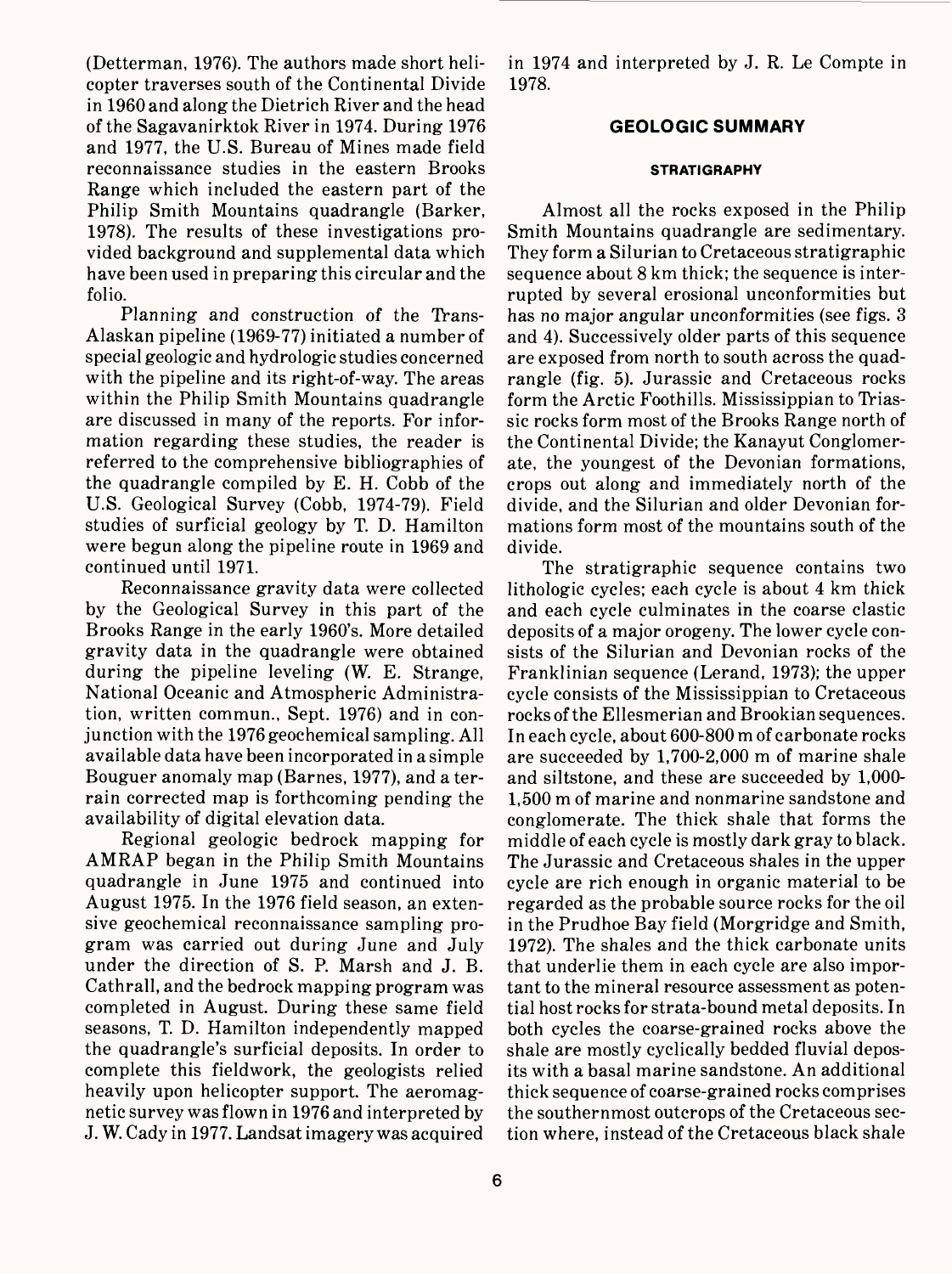

FIGURE 3. Generalized Stratigraphic sections of Paleozoic and Mesozoic rocks exposed in Philip Smith Mountains quadrangle. Stratigraphic sections show name, age, dominant rock types, and approximate thickness of each formation or group.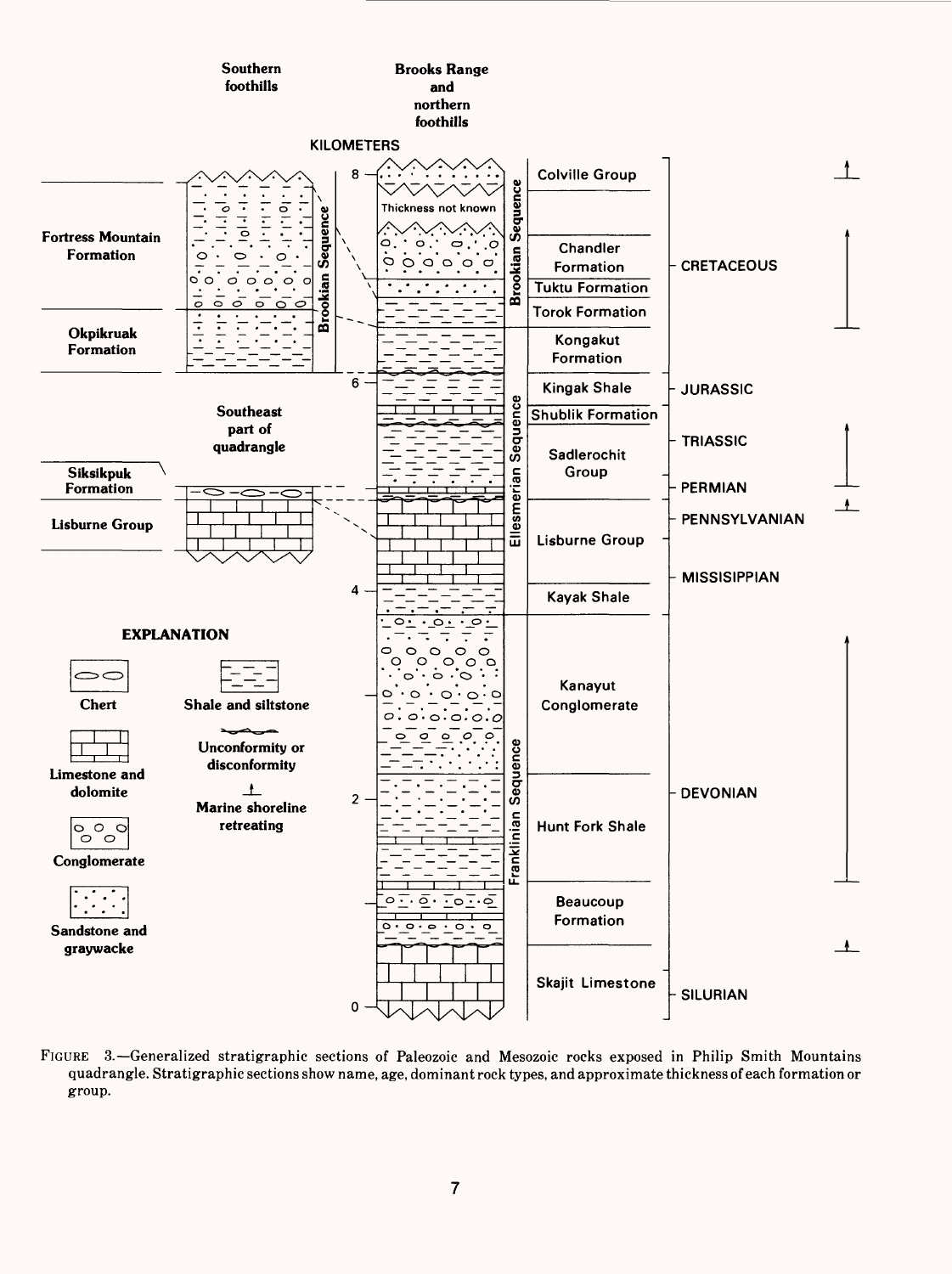that occurs farther north, there is a thick unit of graywacke turbidite overlain by a very coarse graywacke conglomerate that contains some clasts of igneous rocks (see fig. 3).

Lerand (1973) divided the rocks along the Beaufort Sea into the Franklinian and Ellesmerian sequences, whose rocks were derived mainly from old land areas to the north, and the Brookian sequence, whose rocks in Alaska were derived from a new land area that rose in the south during the Mesozoic to form the ancestral Brooks Range. The rocks exposed in the Philip Smith Mountains quadrangle are the deposits of a series of marine transgressions and retreats around these land areas; the major retreats occurred during the compressional Ellesmerian and Laramide orogenies and several minor retreats may be related in part to periods of extensional block-faulting and vertical uplift (Hitzman, 1980).

The Skajit Limestone was deposited in a shallow sea on a stable shelf. Subsequent local uplifts at the beginning of the Late Devonian resulted in some erosion and silicification of weathered surfaces before the overlying Devonian shale and conglomerate of the Beaucoup Formation was deposited in deepening water. Where the sea remained shallow, small carbonate reefs interfingered in the Beaucoup shales.

The thick Upper Devonian clastic wedge composed of the marine Hunt Fork Shale and the



FIGURE 4. Generalized stratigraphic columns showing the Paleozoic sequences exposed in the central and southern Philip Smith Mountains quadrangle (B) and on the Doonerak Anticline 8 km southwest of the quadrangle (A); and the inferred Paleozoic sequence in the northeastern part of the quadrangle (C), where rocks older than Mississippian are not exposed.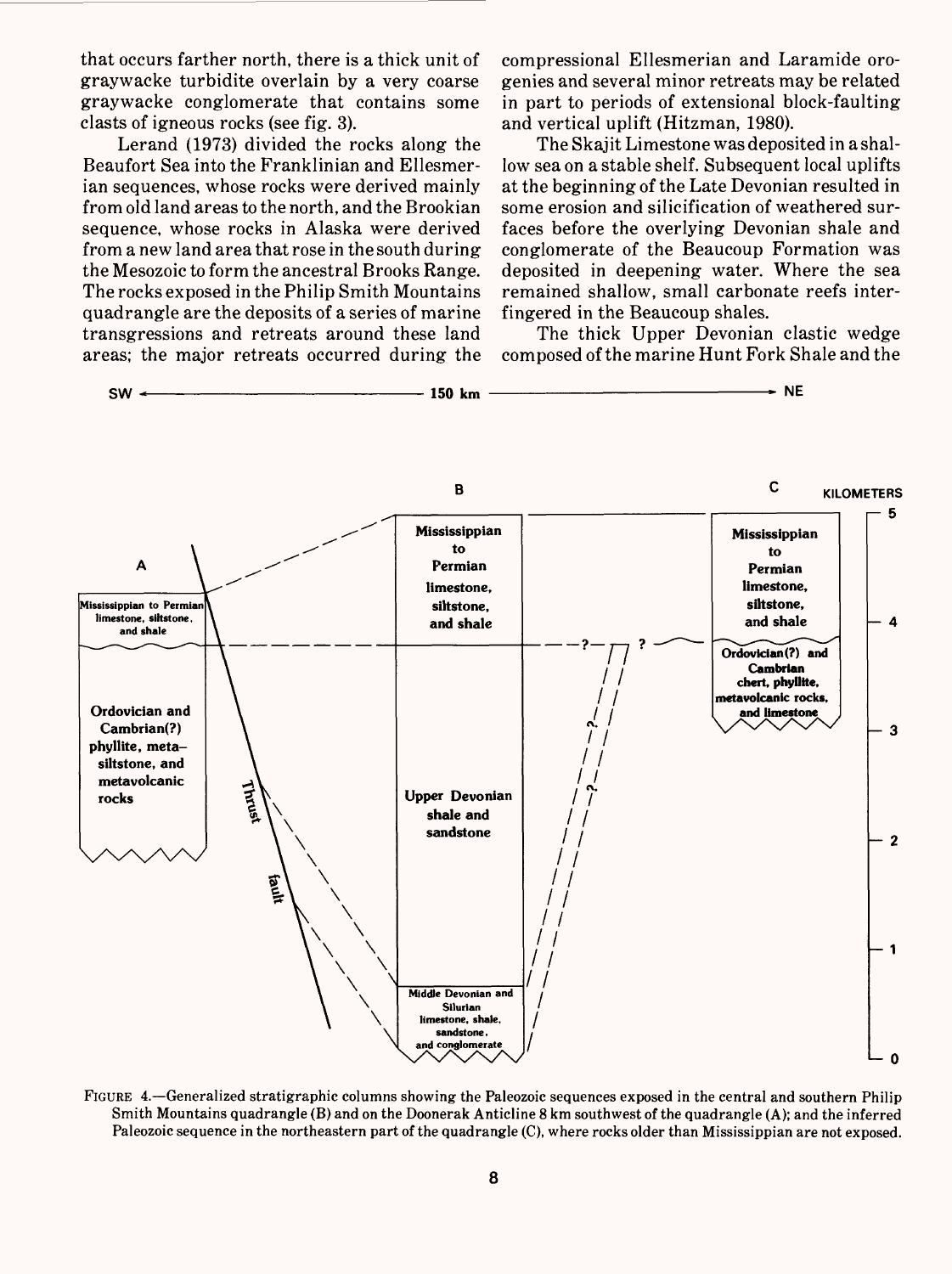overlying largely nonmarine Kanayut Conglomrate marks a major retreat of the shoreline that was caused by the outpouring of these deltaic deposits away from a land area to the northeast during the Ellesmerian orogeny. The shoreline gradually transgressed northward again during the deposition of the Mississippian Kayak Shale and the overlying carbonate rocks of the Mississippian and Pennyslvanian Lisburne Group. The direction of transgression is demonstrated by the fact that each of these marine formations is slightly younger to the north. The Lisburne carbonate deposits evidently filled up the basin, so that no Upper Pennsylvanian strata were deposited, and the upper surface of the Lisburne was exposed locally to erosion, marking a minor



FIGURE 5. Generalized geologic map of the Philip Smith Mountains quadrangle. Barbed heavy lines show location of axes of anticlines mentioned in the text; arrows show direction of plunge. DA is Doonerak anticline; CA is the anticline in which Cambrian rocks are exposed farther east. Dashed line is inferred location of the north edge of the thrust plate that contains most of the exposed Kanayut Conglomerate, and it is also the approximate northern limit of the area in which large thrust faults are common in the Paleozoic rocks.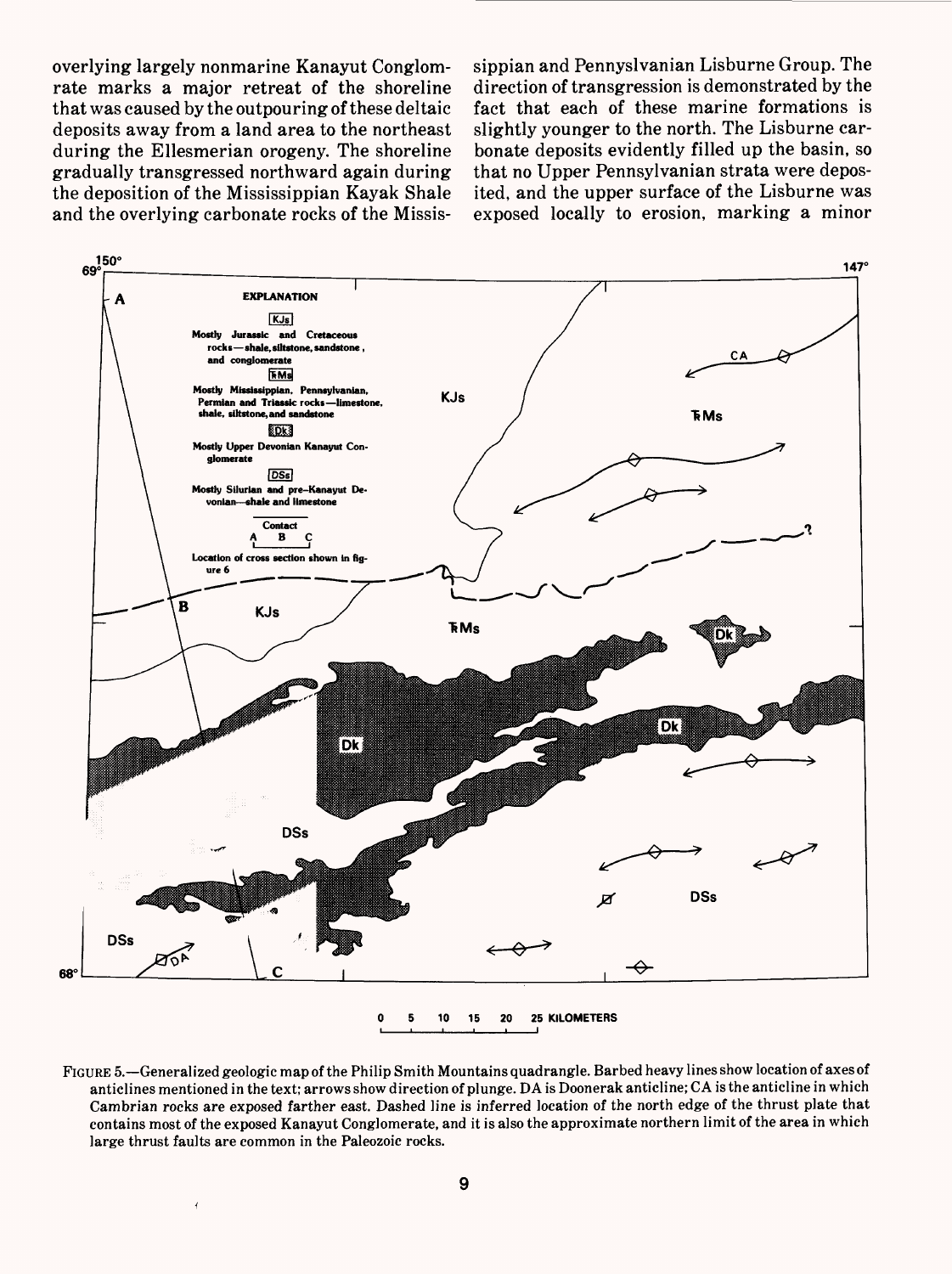regression of the shoreline. Above the Lisburne, the Permian shallow marine sandy and limey rocks at the base of the Sadlerochit Group also become younger northward. The Permian rocks thus represent a second northward transgression of the marine shoreline across a northern land area. At the same time, the Permian chert and shale of the Siksikpuk Formation were being deposited in deeper water to the south. In contrast, the Triassic shale and siltstone in the upper part of the Sadlerochit Group are the southern marine facies of a delta system that becomes coarser and partly nonmarine north of the quadrangle. The Triassic rocks thus represent another retreat of the shoreline caused by deltas growing southward from a northern land area.

Above the Sadlerochit Group the deepwater limestone and shale of the Triassic Shublik Formation and the black marine shales of the Jurassic Kingak Shale and Lower Cretaceous Kongakut Formation show that the sea again transgressed the northern land. But, at the same time, the ancestral Brooks Range was rising to the south at the beginning of the Laramide orogeny. While the Cretaceous marine black shales of the Kongakut and Torok Formations were being deposited in the northern part of the Arctic Foothills, the marine turbidites of the Okpikruak Formation and the partly nonmarine conglomerate of the Fortress Mountain Formation were being deposited near the mountains that were rising to the south. The Torok Formation itself is the shaly offshore marine facies of an Early Cretaceous delta system that gradually advanced northward and eastward into the area so that eventually the marine sandstone of the Tuktu Formation and the partly nonmarine conglomerate of the Chandler Formation were deposited above the Torok.

In well exposed outcrops west of the quadrangle, the Upper Cretaceous Colville Group represents a final marine transgression and then another northward retreat of the shoreline, during which marine and nonmarine deltaic deposits again prograded northward from the Brooks Range. These rocks may be 1,000 m thick in the northern part of the quadrangle, but they have not been measured because only a few beds of sandstone, coaly shale, and tuff are exposed beneath the extensive cover of glacial deposits. Since Tertiary time the shoreline has remained to the north.

The only igneous rocks exposed in the quadrangle are small basaltic flows and sills in the Devonian shale in the southeast part of the area, a few thin mafic dikes in the Skajit Limestone, and a diorite sill in the Lisburne Group at the northeast edge of the quadrangle. The diorite is probably contemporaneous with small andesitic flows that occur in the Lisburne 10 km farther north. A small granitic pluton at a depth of 1.2-2.5 km may be inferred from a magnetic anomaly in the area of Mississippian rocks in the northeast (Cady, 1978), but the nearest known outcrops of granitic rocks are 15 km south of the quadrangle.

A wide belt of greenschist and higher grade metamorphic rocks surrounds the granitic rocks that crop out south of the quadrangle, and the zone of low-grade greenschist metamorphism extends into the southern part of the quadrangle. In that area, the Devonian shale is commonly metamorphosed to slate and locally to phyllite, and many of the Devonian basalts have been altered to greenstone. Devonian and younger rocks farther north are unmetamorphosed.

#### **STRUCTURE**

Most of the rocks in the Brooks Range and in the southern part of the Arctic Foothills are tightly folded and thrust faulted on both a large and a small scale (fig. 6). The deformation was caused by the Laramide orogeny that probably began in the Jurassic or earliest Cretaceous and continued into the Tertiary. The intensity of this deformation decreases in the northern quarter of the quadrangle. The younger Cretaceous rocks in the northwest are exposed in broad, gently-folded synclines, and the Mississippian to Triassic rocks in the northeast, although compressed into tight west-plunging folds, seem not to be broken by many thrust faults. The northern limit of the area in which large thrust faults are abundant is shown on figure 5.

The dip of axial planes of folds ranges from vertical to about 30° and is generally to the south. However, the axial planes dip northward in the two large anticlines in Mississippian rocks that are shown on figure 5 just north of the northern limit of large thrust faults. This local dip reversal may reflect an arch in the basement rocks.

Imbricate thrust faults are the most striking style of deformation in the Kanayut Conglomerate and in a 15-20-km-wide zone of younger rocks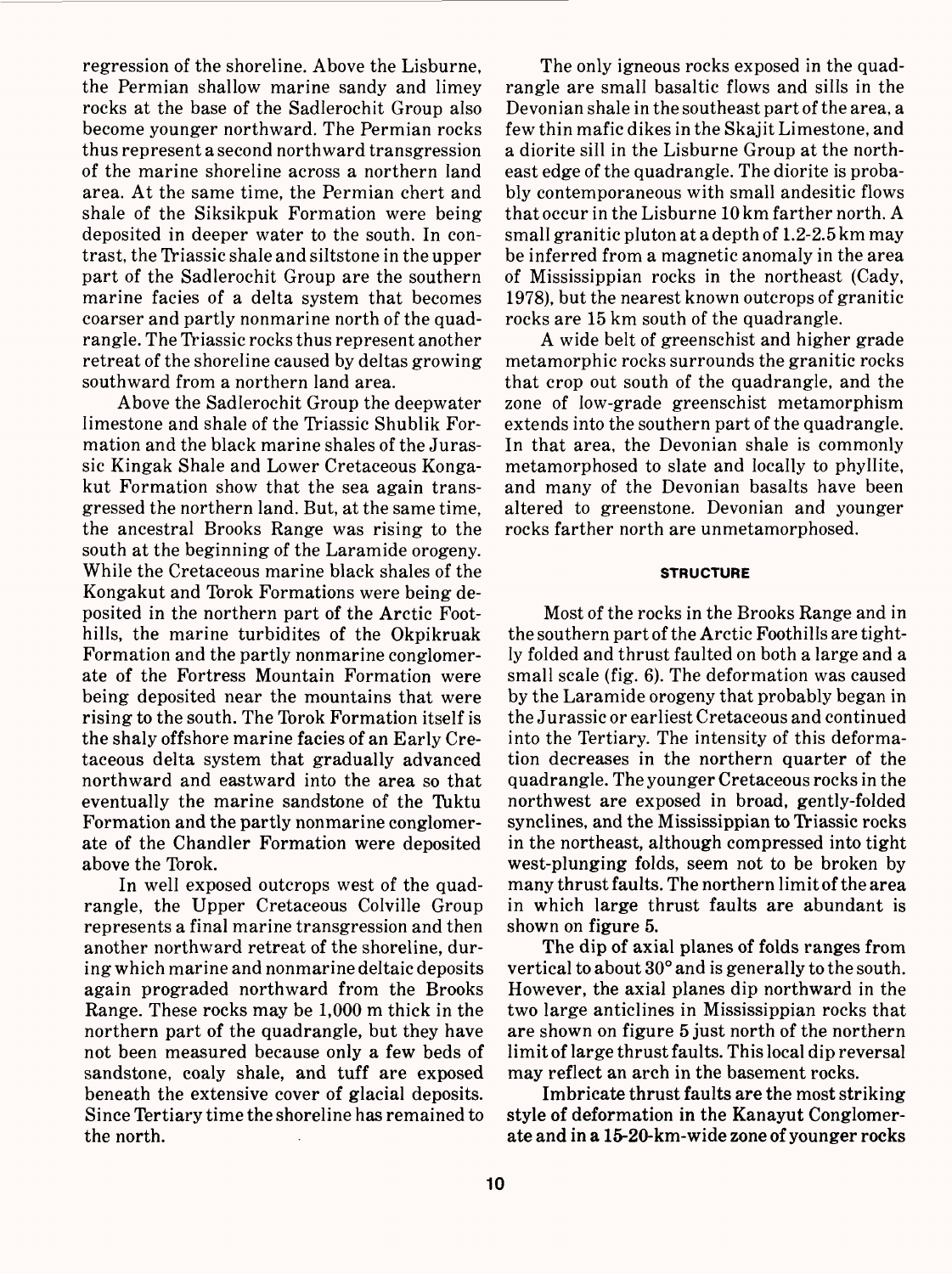immediately north of the outcrops of the Kanayut. Most of these faults seem to be at the leading edges of broken overturned anticlines, and generally the displacement on each fault diminishes along strike so that the structure ends as an unbroken plunging anticline. However, beddingplane thrusts with displacements of at least 4-8 km do occur in the Mississippian rocks, particularly at the front of the range in the western part of the area (see fig. 6) and directly north of the large thrusts and folds in the Kanayut Conglomerate in the eastern part of the area. Bedding plane thrusts also probably occur at depth in the Mesozoic shales of the Arctic Foothills and throughout the Paleozoic rocks of the Brooks Range.

The most complex folds are in the Devonian shale in a zone just south of the Kanayut Conglomerate belt. In that area, marker beds of the Kanayut Conglomerate, and locally of the Skajit Limestone, have been infolded in the shale, and these beds outline recumbent isoclinal folds with amplitudes of about 6 km and with gently dipping to horizontal axial planes (see south end of fig. 6). Southeast of this zone the shale may be highly deformed, but the underlying Skajit is exposed in a series of fairly symmetrical doublyplunging anticlines and small domes whose axes are shown on figure 5.

#### **SUBSURFACE BASEMENT ROCKS**

The sequence of rocks hidden beneath the Mississippian to Triassic rocks in the northeastern part of the quadrangle (fig. 4) is probably very different from the sequence of Silurian and Devonian rocks that is exposed to the south (fig. 3). In exposures of pre-Mississippian rocks north and east of the quadrangle and throughout the northeastern Brooks Range, the Devonian shale and conglomerate formations are absent and the Mississippian rocks rest with angular unconformity on deformed rocks of Precambrian, Cambrian, and probable Ordovician age. The southernmost-known exposure in which these deformed basement rocks lie directly beneath the Mississippian is about 40 km east of the quadrangle on a west-plunging anticline whose axis  $(CA)$  on fig. 5) extends into the northeastern corner of the quadrangle. It is likely that the Cambrian and Ordovician(?) chert and volcanic rocks exposed to the east on this anticline continue beneath the Mississippian for some distance westward into the northern Philip Smith Mountains quadrangle. Similarly, the Mississippian in wells 150 km north of the quadrangle at Prudhoe Bay rests unconformably on deformed Ordovician(?) and Silurian argillite (Carter and Laufeld, 1975). This unconformity continues southward in the subsurface beneath the cover of Mesozoic rocks



FIGURE 6. Cross section across the Philip Smith Mountains quadrangle along line ABC of figure 5 showing the tightly folded and thrust-faulted rocks in the southern part of the Arctic Foothills and the Brooks Range. Letter symbols for stratigraphic units are as in figure 5. Dashed lines show beds within the larger units. Heavy lines are faults; arrows show direction of movement. Structure shown below depth of 1 km is hypothetical.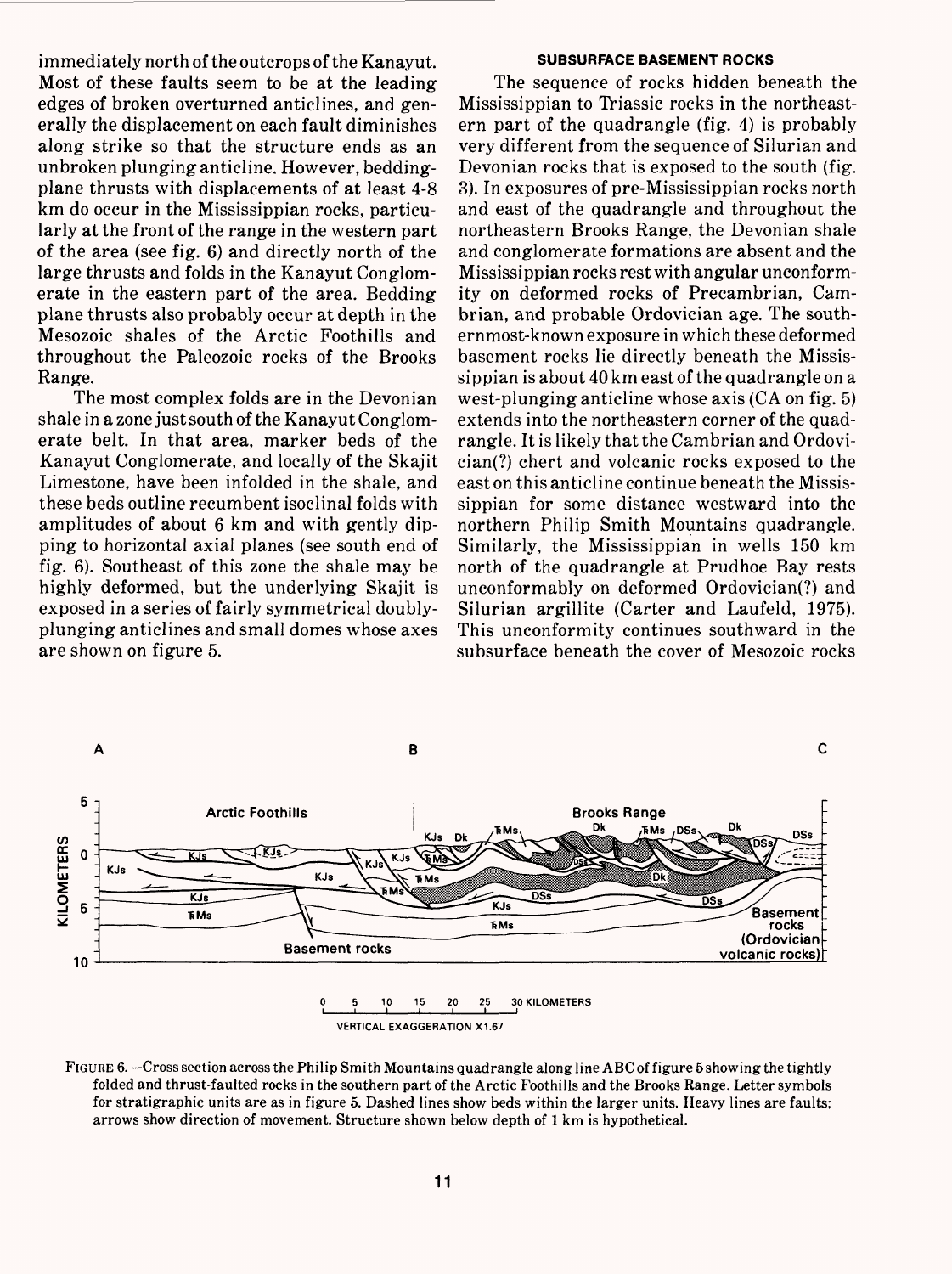(Tailleur, Bird, and Engwicht, 1978) and may extend into the Arctic Foothills within the quadrangle. Thus both jn the Arctic Foothills and in the Brooks Range the southern limit of the area in which the Mississippian may rest on pre-Devonian basement rocks is probably within the quadrangle.

The northern limit of the area in which the Devonian Hunt Fork Shale and Kanayut Conglomerate are actually present beneath the Mississippian is also not exactly known. The Devonian rocks that are actually exposed in the quadrangle, together with the Mississippian to Triassic rocks that immediately overlie them, seem to have glided 20-30 km northward on a flat thrust plate in the Devonian shale (fig. 6). The approximate northern limit of this thrust plate, shown on figure 5, is terminated with a question mark near the east side of the quadrangle where the displacement on this and adjacent thrusts seems to die out. The northern terrane that lacks Devonian rocks may extend some distance southward beneath this thrust plate.

It is possible that the northern basement terrane may extend beneath the entire quadrangle at depth, because the same kind of terrane is exposed again just south of the quadrangle on the Doonerak anticline (DA on fig. 5) which plunges northeastward into the southwest corner of the quadrangle. In the core of this anticline, Mississippian rocks rest unconformably on Ordovician volcanic rocks and phyllite (Dutro and others, 1976) and are overlain by a thrust plate composed of Devonian shale that is continuous with the Devonian shale within the quadrangle. The lower part of the cross section in figure 6 was drawn to illustrate the hypothesis that all the Devonian rocks in the Philip Smith Mountains quadrangle are parts of this thrust plate and were moved into the quadrangle from an original position south of the Doonerak anticline—a displacement of at least 50 km. The Ordovician or older basement rocks inferred for the northern part of the quadrangle and the Mississippian and younger rocks that overlie them may extend beneath this thrust plate to where they are exposed again on the Doonerak anticline. This hypothesis would explain all the observed relations except that no fault of such large displacement has been recognized in the Mississippian to Triassic rocks in the mountainous eastern part of the quadrangle where the leading edge of the thrust plate should be exposed.

#### **SURFICIAL GEOLOGY (MAP MF-879A)**

The initial fieldwork along the Atigun and Sagavanirktok valleys was carried out in connection with trans-Alaska pipeline activities in 1969- 71, and the entire Philip Smith Mountains quadrangle subsequently was covered by ground and helicopter traverses during 1975 and 1976. Able assistance during the 1975 and 1976 field seasons was provided by Robert M. Thorson.

The surficial geologic map of the Philip Smith Mountains quadrangle is based on (1) surface observations of morphology and composition of unconsolidated deposits, (2) examination of test pits, trenches, road cuts, and other shallow excavations, (3) stratigraphic study of bluff exposures, and (4) analysis of maps and drill logs prepared by U.S. Geological Survey personnel and Alyeska consultants for the trans-Alaskan pipeline corridor (see Map MF-879B). Placement of glacial deposits within the standard central Brooks Range stratigraphic sequence (Detterman and others, 1958; Williams, 1962; Hamilton and Porter, 1975) was based on (1) similarities in position, extent, and postglacial modification to the Anaktuvuk, Sagavanirktok, Itkillik, and Echooka drift sheets at type localities designated by R. L. Detterman and (2) concordant or crosscutting relationships of drift sheets, valley trains, and meltwater channels in neighboring valleys. Drift nomenclature has been revised in accordance with the recommendations of Keroher and others (1966) and Hamilton and Porter (1975). The originally published names Anaktuvuk and Sagavanirktok Glaciations have been changed to the "Anaktuvuk River Glaciation" and "Sagavanirktok River Glaciation" to avoid conflict with previously named rock units (Keroher and others, 1966, p. 91 and 3379; Sable, 1977, p. 24-30). The names Itkillik Glaciation and Echooka or Echooka River Glaciation are replaced by "Itkillik I," "Itkillik II," and "late Itkillik"; these names correspond to the glacial sequences described and illustrated by Hamilton and Porter (1975).

Surficial geology of the Philip Smith Mountains quadrangle is dominated by the effects of successive episodes of Pleistocene valley-glacier activity. The glaciers deeply scoured mountain passes and valleys systems and deposited vast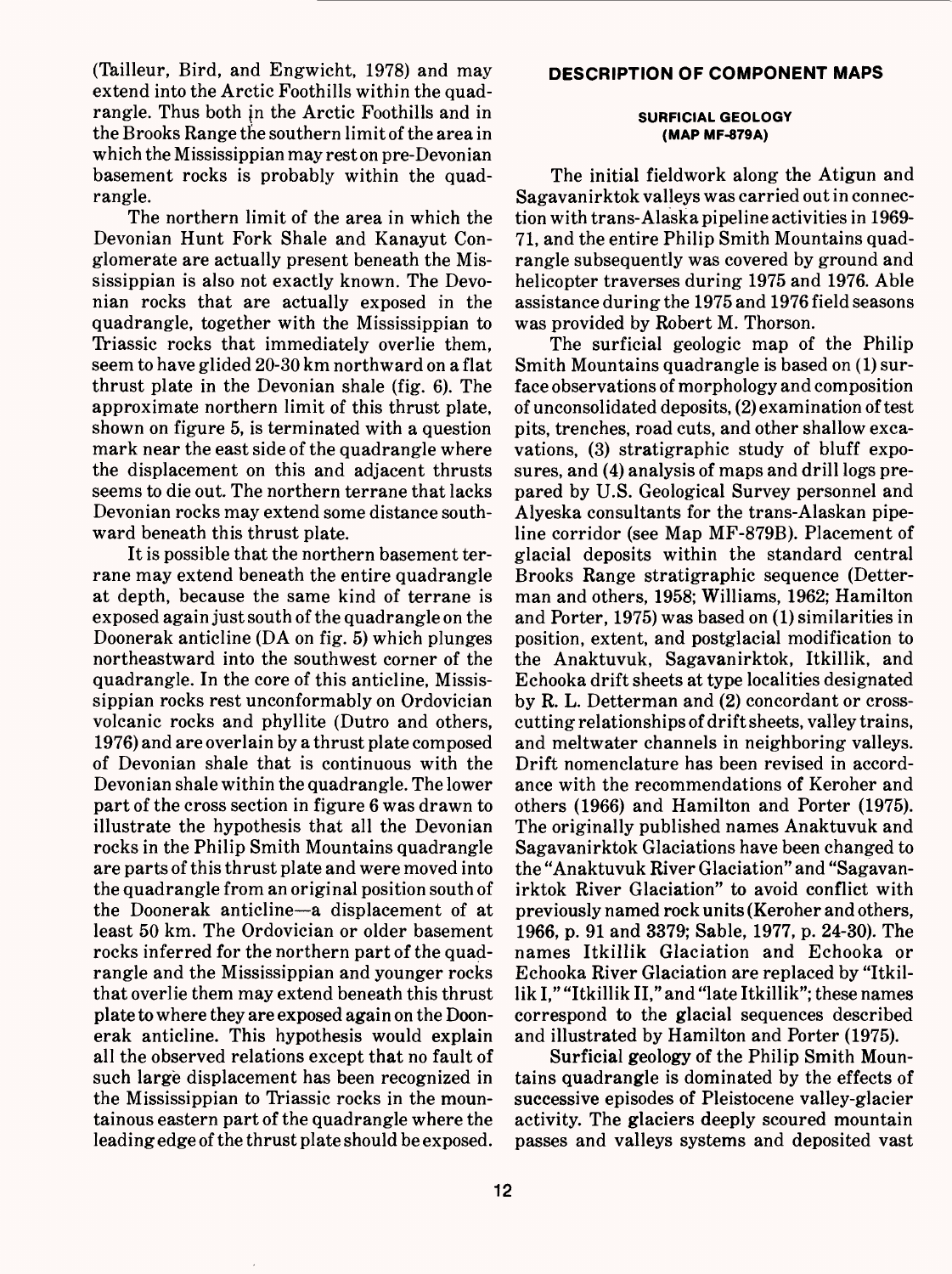quantities of till, ice-contact stratified drift, and outwash at and beyond the margins of the Brooks Range. They also eroded the lower slopes of the valley walls and created oversteepened, unstable rock faces that are subject to falls and slides of rock and debris which accumulate as talus and landslide rubble. Glacial retreat from massive end moraines near the north flank of the range left closed and partly closed basins (stippled pattern) which received thick deposits of lacustrine sediment, alluvium, fluvial and eolian sand, and fan-delta sediments at the mouths of tributary streams. The older glacial deposits generally are more weathered, more dissected by stream erosion than the younger deposits, and the older deposits often bear relatively thick blankets of icerich frozen silt and muck. The younger deposits are less altered by postglacial processes, hence they provide more suitable and readily accessible construction materials.

Massive overlapping drift sheets were deposited beyond the north flank of the range during each Pleistocene glaciation. The oldest drift, of Anaktuvuk River age, was formed by coalescing piedmont glaciers that spread relatively freely over the low terrain north of the range front. Younger glacial deposits, of Sagavanirktok River age, formed massive lateral moraines 200-300 m high that confined the outermost drift of the succeeding Itkillik glaciers. Thick and extensive loess, colluvium, and thaw-lake sediments cover the older drift and outwash deposits; in contrast, blankets of ice-rich organic silt tend to be thin and commonly are absent above drift and outwash deposits of Itkillik age. Itkillik II deposits, characterized by extensive ice-contact and outwash gravel, provide particularly well drained and stable surfaces for transportation routes, structures, and borrow materials. Late Itkillik deposits locally provide favorable surfaces, but elsewhere the drift consists mainly of poorly sorted till and fine-grained glaciolacustrine sediment.

Holocene glacier and rock-glacier activity has been restricted to relatively high altitudes, predominantly in a 25-km-wide belt centered on the Continental Divide. Older drift of presumed Neoglacial age forms bouldery vegetated moraines that terminate at altitudes of 900-1200 m 3-8 km from cirque headwalls. Younger Neoglacial drift forms fresh unstable moraines that typically occupy cirque floors close to the fronts of existing glaciers. Rock glaciers are active along valley sides at altitudes above about 1,000 m and occupy cirque floors and headwalls at higher altitudes. Most rock glaciers were formed from talus, but many rock glaciers within cirques have developed from glacial debris. Additional Holocene deposits include beaches along lake shores, solifluction sheets and aprons on slopes, earthflows where unstable banks of till have been exposed by river downcutting, alluvium along valley centers, and fans at the mouths of tributary streams. Many of these deposits are much more abundant than indicated on the map because the scale is too small to show alluvium along smaller tributary valleys, minor earthflows on moraine surfaces, and small or thin sheets of talus and solifluction debris.

With the exception of alluvium beneath some of the largest rivers and lakes, all surficial deposits of the Philip Smith Mountains quadrangle are perennially frozen. Permafrost lies at shallow depths (0.1-0.6 m) beneath most surfaces north of the Brooks Range; its depth is more variable (0.2- 2 m) within mountain valleys north of the Continental Divide. South of the Divide, unfrozen alluvium is more widespread than it is north of the divide, and permafrost tends to occur at greater depths (0.3-3 m).

Radiocarbon dates from the central Brooks Range indicate that the Itkillik I glacial phase occurred more than 53,000 radiocarbon years ago and that glacier advances during the Itkillik II phase attained maxima between about 24,000 to 16,000 yr B.P (Hamilton, 1982). Late Itkillik readvances took place about 13,000-12,500 yr B.P., and post-Itkillik basin filling commenced by at least 10,500 yr B.P. in some valleys (Hamilton, 1979a, b). Middle and late Holocene cycles of alluviation and downcutting have been dated in the Itkillik, Atigun, Ribdon, and Sagavanirktok valleys. At least two of these cycles, which took place about 3,800-2,000 yr B.P. and within the past 500 years, evidently were caused by accelerated glacial and periglacial sedimentation related to expansion of cirque glaciers at valley heads (Hamilton and others, 1982).

#### **BEDROCK GEOLOGY**

#### **(MAP MF-879B)**

The bedrock geology of the Philip Smith Mountains quadrangle is shown in black and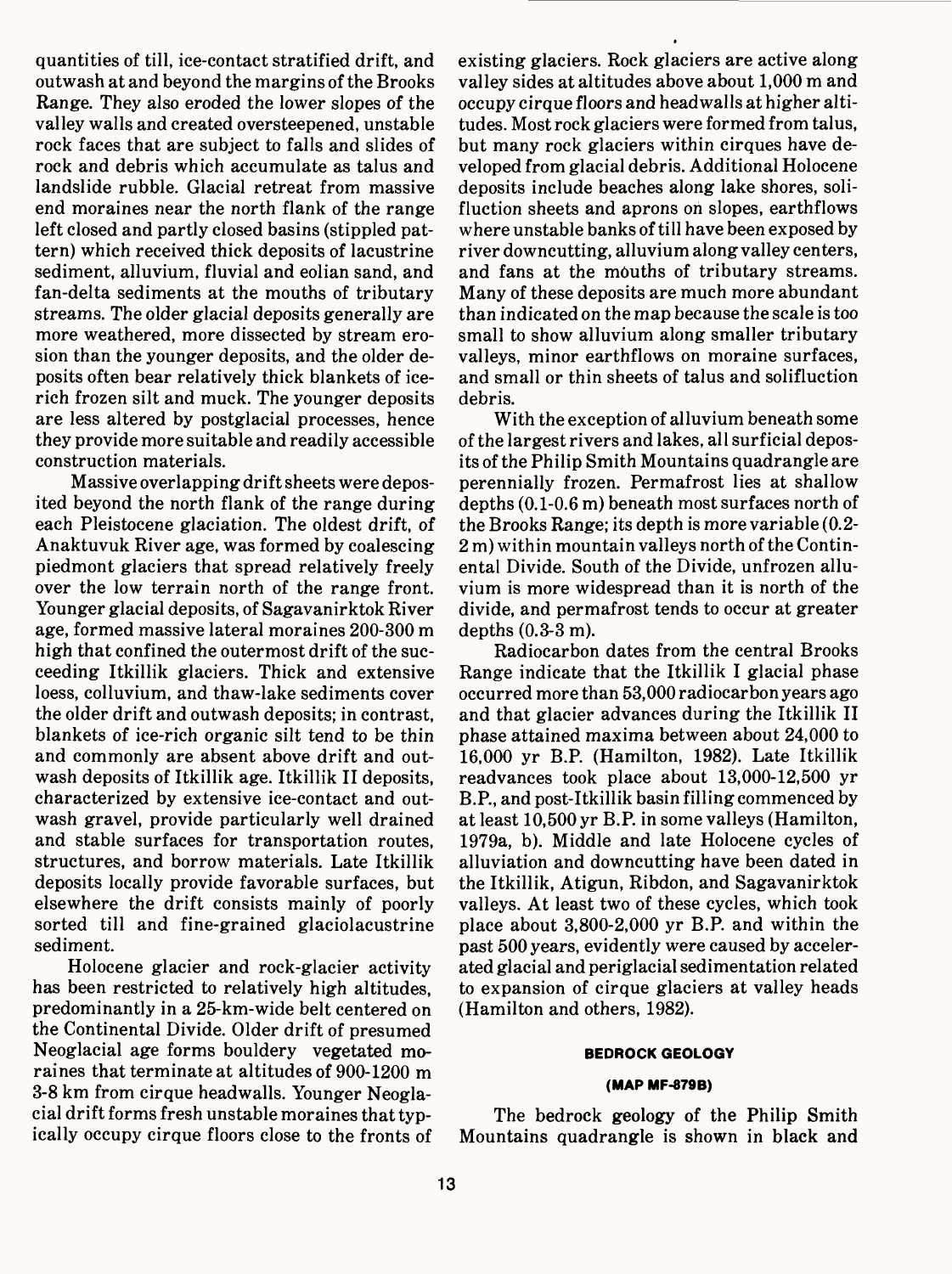white at 1:250,000 scale on map MF-879B. On this map, the area shown as bedrock has been expanded at the expense of the area shown as surficial deposits wherever the deposits are thin and the character of the bedrock can be inferred readily. A generalized version of this map is used as the base for the other component maps of the folio. In both of these published geologic maps, the Upper Devonian rocks beneath the Hunt Fork Shale have been described as members of an unnamed unit of "brown calcareous clastic rocks." Since these maps were published, the name Beaucoup Formation (Dutro and others, 1979) has been established to include most of these unnamed rocks.

Detailed descriptions of some of the stratigraphic units have been given in separate reports. The Sadlerochit Group was described by Detterman (1976); the Lisburne Group by Bowsher and Dutro (1949), Brosge and others (1962), Armstrong and others (1970), and Armstrong and Mamet (1977, 1978); the Hunt Fork Shale by Dutro (1978); and the Beaucoup Formation by Dutro and others (1979).

#### **MINERAL RESOURCES OTHER THAN OIL AND GAS (MAP MF-879C)**

The quadrangle's mineral deposits and occurrences and its potential mineral resources other than oil and gas are described in MF-879C. Locations of the known deposits are shown on the map, and the deposits are classified by type and chief commodity in an accompanying table. Mineral production from the quadrangle has consisted solely of sand, gravel, rock, and fill that was used locally, primarily for construction of the Alyeska pipeline.

Only in the last 10 years has there been active interest in the metalbearing deposits of the Philip Smith Mountains quadrangle. The interest is reflected in several groups of claims on the lead, zinc, and copper deposits shown on the map (Menzie and others, 1982). The known deposits and occurrences have not been drilled, and exploration in the quadrangle has been scant.

Although few metal-bearing deposits are known, the information presented in the folio of maps that accompany this report suggests that a number of vein-type and strata-bound deposits in shale and in carbonate rocks may occur in the quadrangle. The scarcity of intrusive rocks (which was interpreted from the aeromagnetic map) was used to eliminate from consideration those types of deposits that are closely associated with igneous rocks.

Ideally a resource assessment should consist of three basic steps (Singer, 1975):

- 1. Delineation of areas that are geologically permissive for various types of mineral deposits.
- 2. Estimation of the number of deposits of each type within each delineated tract.
- 3. Construction of grade-tonnage or contained metal models for the deposit types.

In this quadrangle, this ideal methodology had to be modified. Deposits that may exist within the Philip Smith Mountains quadrangle are likely to be of stratiform or strata-bound types. For these deposit types, only a limited amount of both geologic and grade/tonnage information is available for model building. Thus it was only possible to construct one preliminary grade/tonnage model for use in the resource assessment. Because only a limited amount of exploration has been undertaken in the quadrangle and because an estimate of number of deposits has little meaning without an associated grade/ tonnage model, no attempt was made to estimate numbers of deposits. However, tracts of land that potentially contain deposits of different types were delineated. The possibility exists that tracts designated as permissive may not contain deposits, and also that areas not commented upon may contain deposits.

Boundaries of the mineral resource areas were determined by the authors of the component maps of this study, assisted by J. T. Dutro, Jr., and J. A. Briskey, Jr. Final responsibility rests with the authors of the mineral resources map. The tracts were outlined on the basis of their known deposits and their potential for undiscovered deposits as interpreted from geologic, geophysical, and geochemical data presented in other maps of the folio. The types of deposits that may occur in these tracts were inferred from occurrences in similar geologic settings elsewhere. The particular criteria used to delineate each tract are listed on the map sheet. Tract boundaries were not allowed to extend beyond geologic units that are permissive for the occurrence of a deposit type. Tracts were also restricted in areal extent if examination demonstrated absence of mineralization.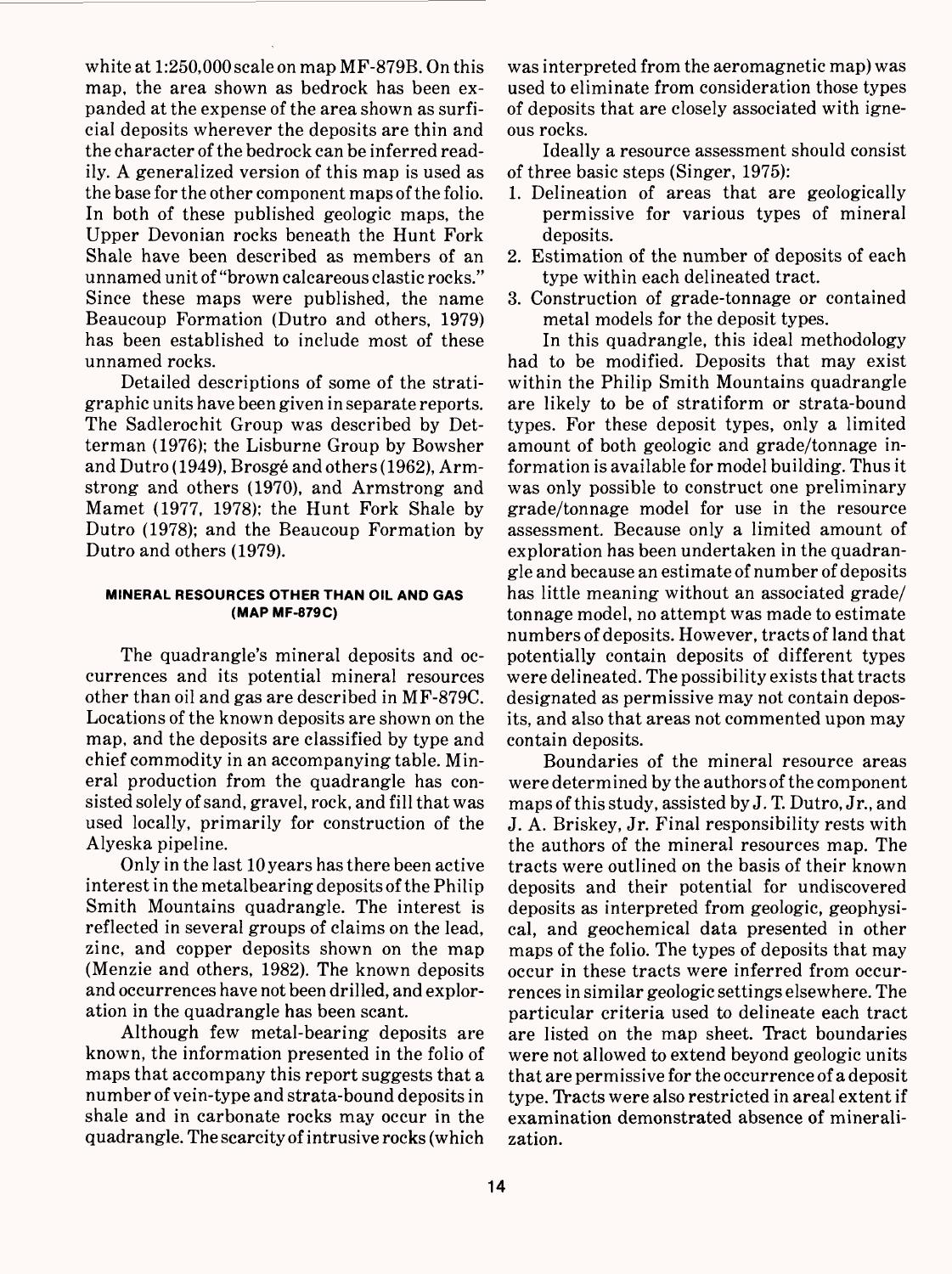Of the metal-bearing deposit types delineated, only vein deposits containing copper, lead, and(or) zinc are known to occur in the quadrangle. Although locally vein deposits can be rich, they are typically low in tonnage. Lead and zincbearing strata-bound deposits of the shale-hosted type or the carbonate-hosted Mississippi Valley type have not been observed, but they are known to occur elsewhere in geologic environments that are similar to the delineated tracts in the Philip Smith Mountains quadrangle. If strata-bound deposits are in the quadrangle, then their tonnages may be large; in northwestern Canada and in northwestern Alaska, deposits of this type have been discovered that have tonnages ranging from 10's to 100's of millions of tons. Mississippi Valley type deposits, not previously discovered in Alaska, probably have tonnages that are slightly lower than strata-bound shale-hosted deposits.

#### **OIL AND GAS RESOURCES (MAP MF-879D)**

The potential for hydrocarbon accumulations in the Philip Smith Mountains quadrangle is estimated, with a large degree of uncertainty, to be low to moderate for the northwest third of the area, and low for the remaining area. The uncertainty stems primarily from the absence of subsurface data which are necessary in understanding the relation of surface geology to subsurface geology-a relation most difficult to determine in this area because of thrust faulting.

The quadrangle is located on the southeast edge of the North Slope petroleum basin. It is situated 140 km south of the Prudhoe Bay oil field, 48 km south of the nearest hydrocarbon accumulation, the Kemik gas field, and 10 km from the nearest exploratory well (fig. 7). The quadrangle also straddles the western North American Thrust Belt province. This province is a folded and thrust-faulted belt of sedimentary rocks about 150 km wide, and it extends continuously from northern Alaska through Canada to at least as far south as Arizona. There is considerable current exploratory interest in this province because of numerous significant petroleum discoveries, originally in Canada and, most recently, in Wyoming and Utah (Lamb, 1980; Powers, 1980).



FIGURE 7.—North Slope petroleum basin (mostly north of Brooks Range) showing locations of hydrocarbon accumulations, exploratory wells, and Philip Smith Mountains quadrangle.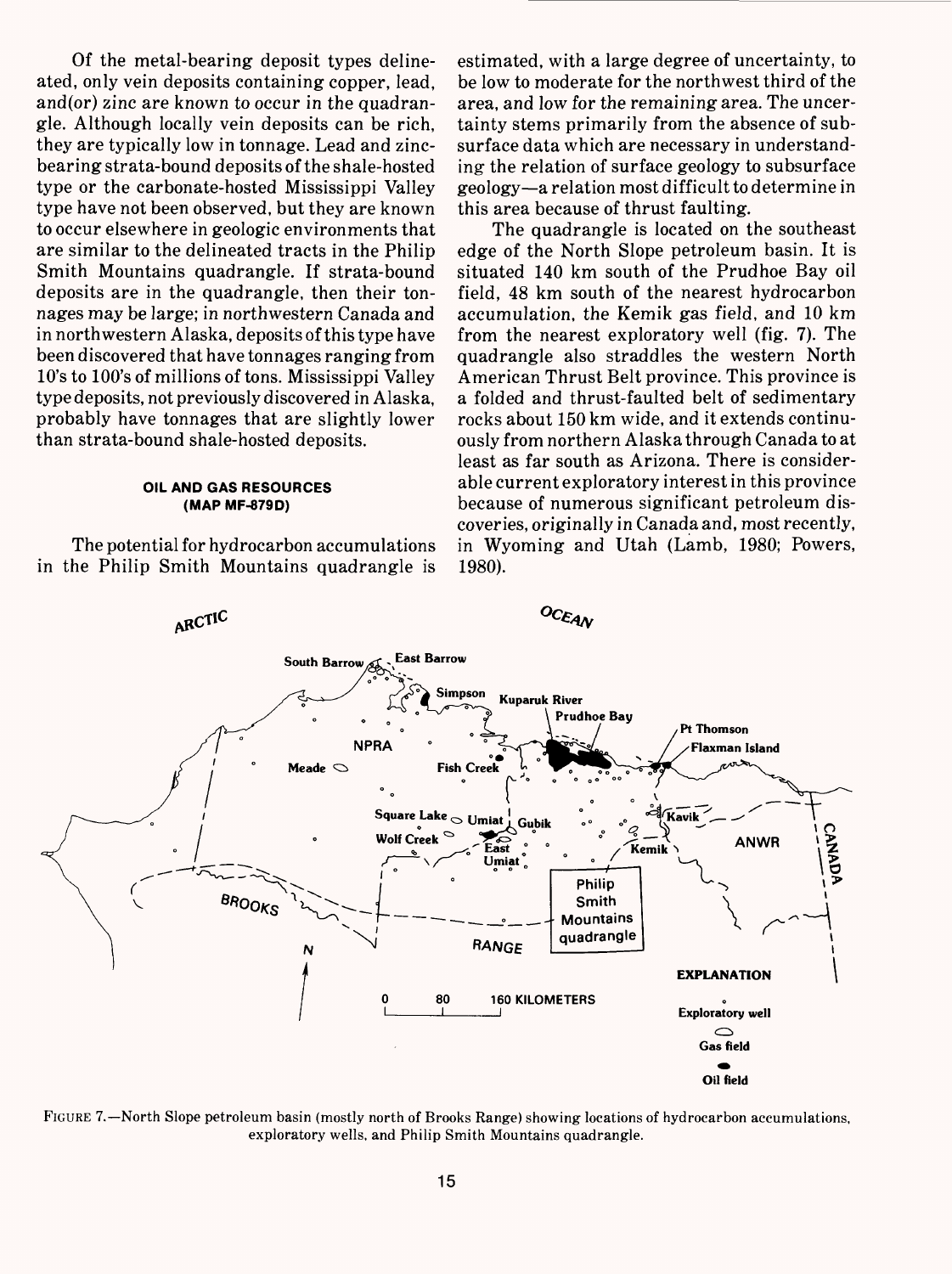Although petroleum reservoir potential in the quadrangle is judged low to moderate, relevant data are sparse. Cretaceous sandstones are mostly graywackes, and these sandstones in nearby wells exhibit fair porosity (up to 15 percent) in the youngest strata and poor porosity (less than 10 percent) in the older strata. Pre-Cretaceous sandstone, primarily that in the Kanayut Conglomerate, is described as quartzite, and the porosity in the Cretaceous sandstone is expected to be less than 10 percent. Carbonate reservoirs with greater than 5 percent porosity are present in the dolomites of the Lisburne Group (Brosge and Reiser, 1951). However, the occurrence of dolomite in the Lisburne is erratic and presently unpredictable. Dolomite of unknown porosity is present in the Skajit Limestone.

The petroleum source rock potential is good, and the rocks are mature as indicated by geochemical analyses of outcrop samples and samples from nearby wells. The best source rocks  $(>1)$ percent organic carbon and predominantly amorphous and herbaceous kerogen) are the Kongakut Formation, Kingak Shale, and Shublik Formation. The poorest source rocks (<0.5 percent organic carbon and predominantly humic and inert kerogen) are the Siksikpuk Formation, the Sadlerochit Group, and the Hunt Fork Shale. Though thermal maturity  $(>0.65$  vitrinite reflectance or >2.5 TAI) is achieved at the stratigraphic level of the Torok Formation, a lower level of the oil-generation stage (>1.2 vitrinite reflectance or >3.5 TAI) occurs at the stratigraphic level of the Siksikpuk and the Sadlerochit. Data are insufficient to determine whether maturity was achieved before or after tectonism and trap formation.

The most difficult facet of the petroleum geology of this area to assess is structure (trap occurrence). Folds and faults are abundant, as described in the geologic summary, but, except in the northwest corner of the quadrangle, most folds are breached. The presence of thrust faulting and the absence of subsurface data leave unresolved many important questions such as: (1) what are the subsurface reservoir characteristics; (2) what is the areal extent of the subsurface reservoirs; (3) what is the depth to autochthonous reservoirs; and (4) what is the degree of stack-up of fault-repeated reservoirs. The petroleum potential of this area could be considered greater if, for example, it were known that the Devonian reef deposits, the Hunt Fork Shale, and the Skajit Limestone occurred at drillable depths beneath the northern front of the Brooks Range, or that the generation and migration of hydrocarbons occurred after the structures were formed.

## **AEROMAGNETIC MAP AND INTERPRETATION (MAP MF-879E)**

The aeromagnetic survey of the Philip Smith Mountains quadrangle was flown in 1976, and the map was originally released as an open-file report by the U.S. Geological Survey in 1977. The map is remarkably featureless, owing to the sparse magnetic crystalline rocks within the thick sedimentary sequence of the northern Brooks Range. Hence, aeromagnetic data are of little use in delineating the configuration of near-surface rock units, and a relation between aeromagnetic features and areas of resource potential has not been established.

The only major aeromagnetic highs are in the northern part of the quadrangle; these highs are caused by deep-seated sources of unknown rock type and regional extent. Several of these magnetic highs are associated with gravity highs. The probable cause of the anomalies is dense, magnetic mafic or ultramafic basement rocks occurring over a large area north and west of, as well as in, the Philip Smith Mountains quadrangle.

#### **INTERPRETATION OF LANDSAT IMAGERY (MAP MF-879F)**

Interpretations of Landsat data were made on (1) a black and white Landsat mosaic (band 7) of the state of Alaska compiled by the U.S. Department of Agriculture, (2) an unpublished black and white Landsat mosaic (band 7) of the state of Alaska constructed by R. G. H. Raynolds, and (3) computer-enhanced black and white and color Landsat imagery processed by the U.S. Geological Survey in Flagstaff, Arizona. Landsat scenes selected for computer-enhancement were 1773-21014 and 1773-21020, both taken September 4, 1974.

The black and white computer-enhanced product used in this report is a horizontal first derivative image. Color computer-enhanced Landsat images include linearly stretched standard false-color, sinusoidally "stretched" falsecolor, and simulated natural color images. Each of the computer-enhanced products is a mosaicked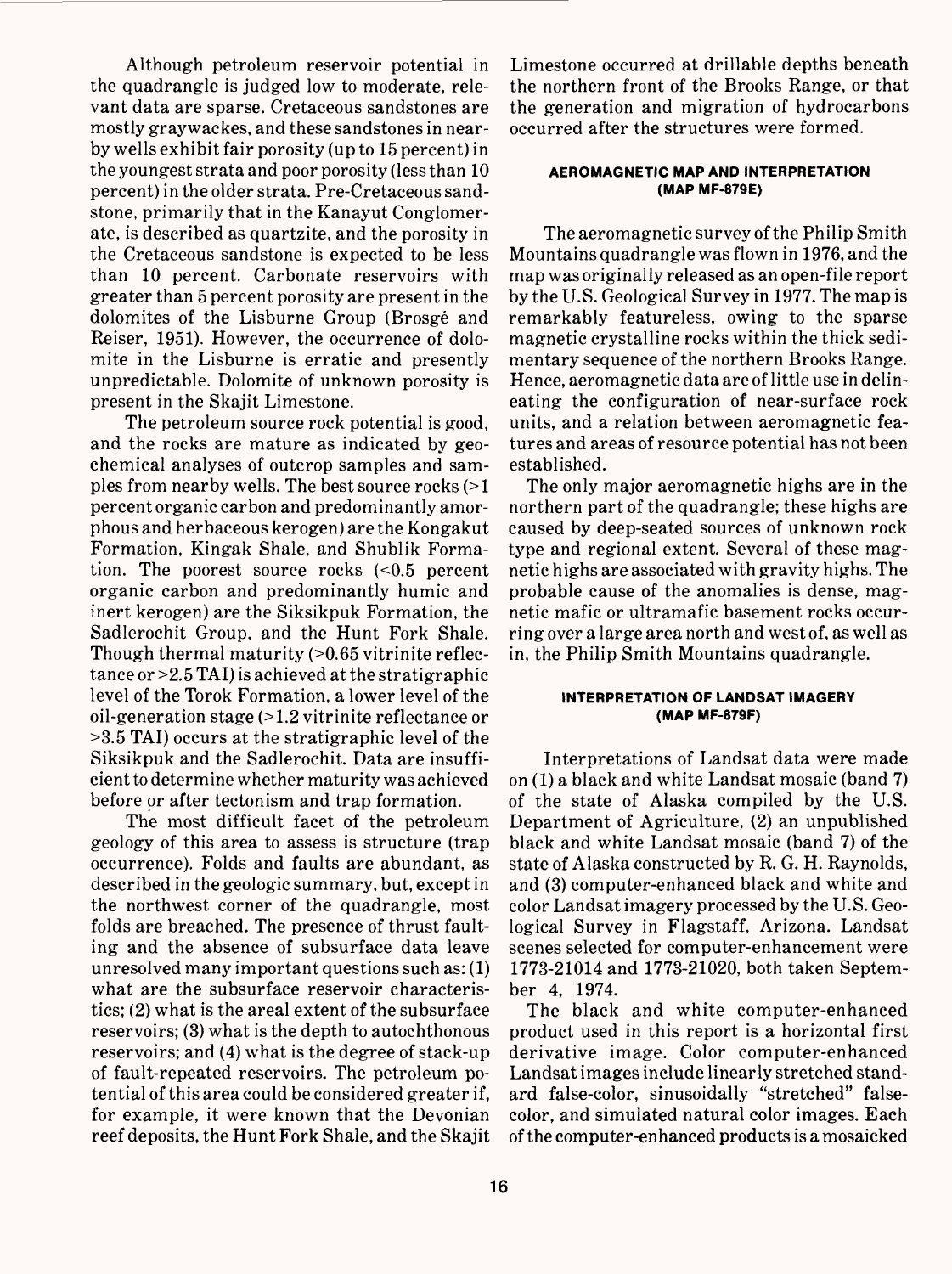composite that was derived from the two images noted above. More detailed descriptions of the various computer-enhancement techniques used in these images are given in Albert and Steele (1976a, b) and Condit and Chavez (1978).

As a geologic mapping tool, Landsat imagery is probably most effective for reconnaissance studies, contributing remotely sensed information about geomorphology, structural features, and variations in spectral response of surficial materials. This information can be used to plan and direct geologic mapping and geochemical sampling. However, in the Philip Smith Mountains quadrangle, where reconnaissance geologic mapping and geochemical sampling were completed prior to the Landsat study, the Landsat interpretation, which itself is an abridged version of similar interpretative investigations previously conducted in other areas of Alaska (Albert, 1975; Albert and Steele, 1976a, b; Albert and others, 1978; Steele and Albert, 1978), augmented geological and geophysical observations by identifying: (1) possible extensions of many mapped faults; (2) many lineaments that were undetected previously; (3) many circular features, some of which have diameters of over 200 km; and (4) arcuate features.

A unique result of this investigation has been the identification of an approximately 700-kmlong, east-trending (structural?) zone located in the northern Brooks Range. In the western part of the range, the zone coincides with the northfacing range front, approximating the locations of major thrusts in the area (King, 1969; Beikman and Lathram, 1976; Brosge and others, 1979). In the north-central part, which includes the Philip Smith Mountains quadrangle, the zone bifurcates to form northern and southern segments, coinciding with the approximate location of several major thrusts (King, 1969; Beikman and Lathram, 1976; Brosge and others, 1979) and coinciding in part with one of the major lineaments. In the eastern part of the northern Brooks Range, these two segments rejoin to form a single zone that may coincide with the northernmost limit of major thrusting in that region (Beikman and Lathram, 1976; Lathram, E. H., oral commun., 1978). This zone is not directly associated with any of the potential mineral tracts mapped in the Philip Smith Mountains quadrangle. Instead, it marks the northern limit of the tracts believed to be permissive for stratabound deposits of lead, zinc, and copper, and it separates them from the tracts in younger rocks to the north that are believed to be permissive mainly for zinc.

# **RECONNAISSANCE GEOCHEMISTRY (MAPS MF-879G-L)**

Reconnaissance geochemical investigations were undertaken in the Philip Smith Mountains quadrangle, Alaska in 1975 and 1976 to help evaluate the mineral resource potential by outlining areas considered to have anomalous metal content. During these field seasons, 759 streamsediment samples, 39 rock samples, and 737 samples of heavy-mineral pan concentrates from stream sediments were collected and analyzed. One other stream sediment sample was collected in 1974.

Six maps showing the distribution and abundance of copper, lead, zinc, silver, barium, molybdenum, arsenic, antimony, bismuth, tin, and cadmium for the various sample media are presented in the folio. These elements were chosen because they are either ore elements or orerelated elements and relevant to a regional mineral resource appraisal of the Philip Smith Mountains quadrangle and because they adequately reflect the economic potential of the area within the limits of this reconnaissance evaluation. Analytical data for elements normally determined, together with statistical summaries and sample locations, are given in the two openfile reports of Cathrall and others (1977a, b).

# SAMPLE SELECTION, PREPARATION, AND ANALYSIS

Stream sediments were chosen as the primary sample medium because of the large size of the area that influences each sample. The general lack of knowledge of the nature or even the existence of mineralization, and the short time available for sample collection dictated regional coverage with widely spaced sample sites. The sites were so selected that the material for each sample was derived from a drainage basin of approximately 10 square kilometers. The processes of weathering, mass transport, and fluvial transport in a drainage basin provide a collecting and compositing mechanism such that a small sample of stream sediment is representative of the rock types in the drainage basin.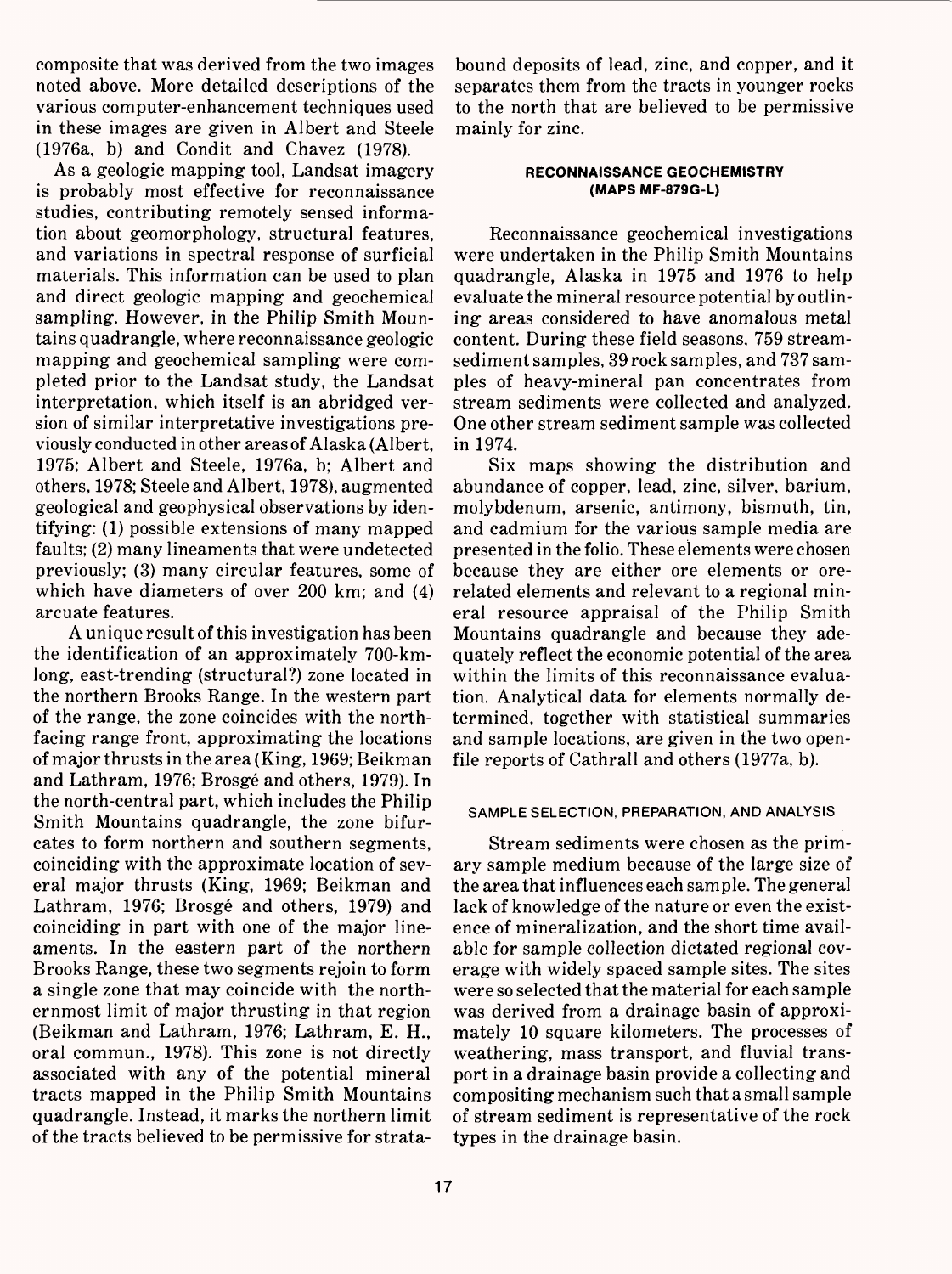Two sample media from the stream sediment were chosen in order to afford maximum coverage of the major geochemical components of each drainage basin. They are (1) the medium to fine fraction  $(-80 \text{ mesh } (0.18 \text{ mm}))$  of the active sediment in the bedload of the stream, and (2) the heavy minerals incorporated in the bedload of the stream.

The first type of sample provides a typical geochemical cross section of the transported components of the drainage basin. Its chemical composition is controlled predominantly by the major rock types in the drainage basin and, to a lesser extent, by scavenging materials such as amorphous iron-manganese oxides, clays, and organic matter. Geographically small components of the drainage basin, such as a deposit of potentially economic minerals, are usually reflected in this sample medium, but their influence is often small because of dilution from the rest of the area.

The second type of sample is actually a concentrate of a particular phase of the first. It is used to enhance the detection of less abundant heavy components such as ore-related minerals and to mitigate the enhancing effect of organic material, clays, and, in some instances, iron and manganese hydrous oxide. Most of the sediment is usually composed of minerals, such as quartz, feldspar, and clay, that are of low specific gravity and of little or no interest in the search for mineralization. In contrast, elements of importance in the exploration of many mineral deposits are transported as components of minerals of high specific gravity, and these minerals can be concentrated by simple gravity separation. Even soft or fragile ore minerals that break down easily to small grain sizes, such as galena, sphalerite, cerussite, malachite, and cuprite, can be concentrated by this method.

The stream sediments contain at least 90 percent light minerals, so panning with a gold pan raises the relative amounts of heavy minerals by 10 to 100 times. A 5-kilogram sample usually is panned to about 100 grams, which is a concentration ratio of 50 to 1. Further separations in the laboratory reduce this 100 gram sample to 100 milligrams, resulting in a total concentration ratio of 50,000 to 1 (that is, 1 part per billion becomes 50 parts per million—if there are no losses). These concentration procedures raise the relative content of ore- and ore-related elements so that they can be detected by spectrographic analysis. In the laboratory, the heavy-mineral concentrates were split into three fractions on the basis of the magnetic susceptibility of the minerals, as shown in figure 8. The least magnetic sample split was chosen for analysis for the following reasons. Many of the metals that form ores or are associated with ores also occur in common rockforming silicate minerals (for example, barium and lead in feldspar). Though these minerals are abundant, they do not contain economic amounts of metals. Their metal content makes up the background of the total metal content. Most iron and magnesium silicate minerals are removed when passed through an electromagnetic separator. The magnetic separation, therefore, further reduces the interference from nonore-related minerals. Most of the ore minerals are nonmagnetic and are concentrated in a nonmagnetic fraction that is analyzed. This concentration accentuates the differences in metal content between the samples from drainage basins that contain ore minerals and those that do not.

The rock and stream-sediment samples were collected, prepared, and analyzed as illustrated in figure 8.

## **USEFULNESS OF HEAVY-MINERAL CONCENTRATES**

There is a higher contrast in metal content between samples in the heavy-mineral separates than in the fine to medium fraction of the stream sediments. Thus, the use of heavy-mineral concentrates from stream-sediments for reconnaissance geochemical evaluation of a logistically difficult and large area like the Philip Smith Mountains quadrangle has decided advantages over the use of the fine to medium fraction of the stream sediments. These advantages are: (1) A much lower sample density is sufficient to obtain useful results. (2) The problem of hard-to-evaluate scattered spot anomalies is largely eliminated. (3) Optical mineralogic studies can be made to determine the minerals of possible economic interest and to eliminate spurious anomalies caused by buckshot, barbed wire, etc.; thus the minerals rather than metal percentages can be used as a prospecting guide. (4) Some economic minerals (for example: cassiterite, fluorite, and wolframite) can be detected only by this method. Because these minerals are resistant to physical and chemical weathering, they are transported primarily as mineral grains, not as ions adsorbed on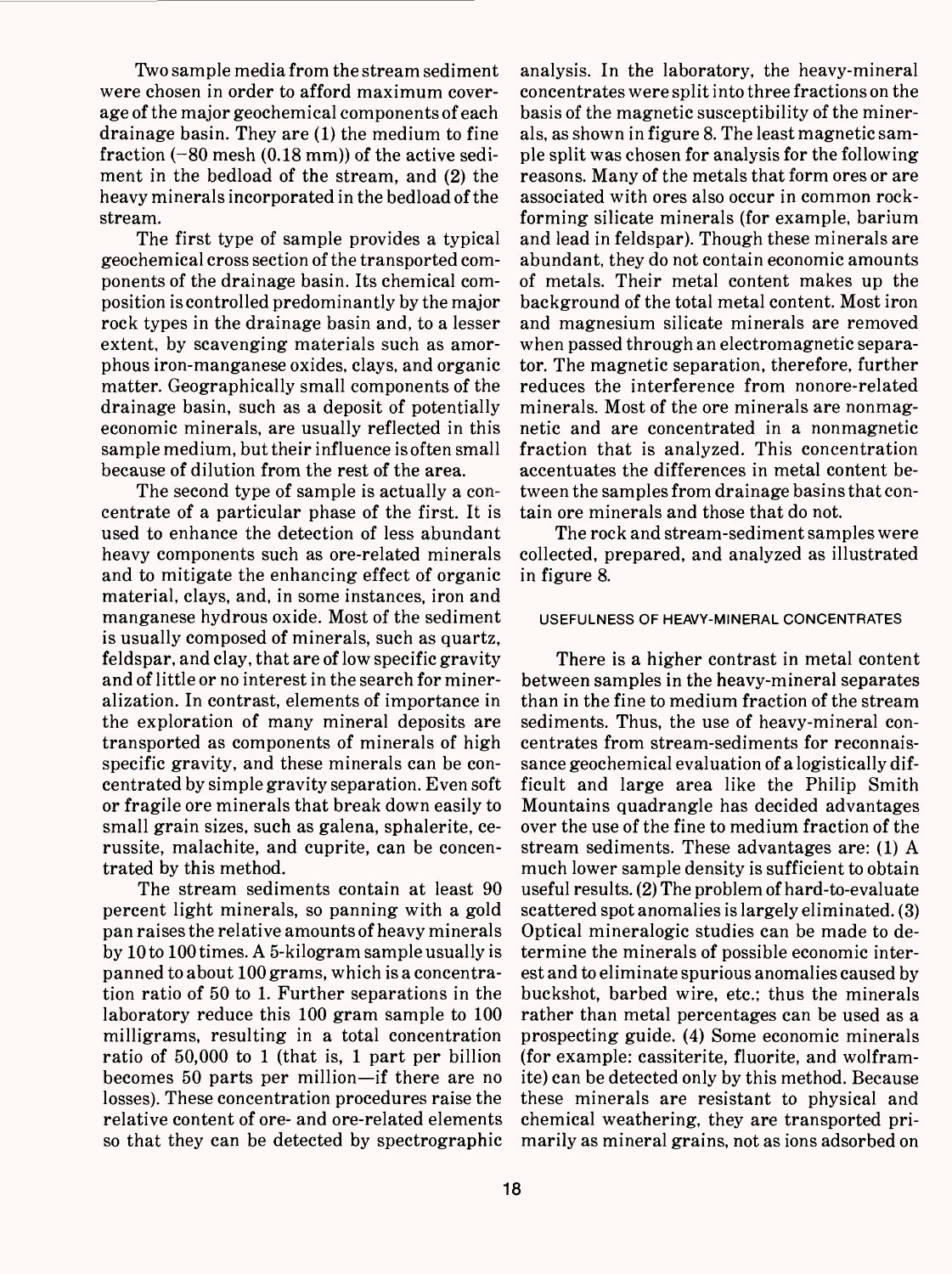clays or contained in organic matter as are base metals derived from sulfides. (5) The values of some ore-related elements (arsenic, antimony, cadmium, tungsten, molybdenum, bismuth, and thorium) in the fine to medium fraction of the stream sediment are frequently very close to or below the detection limit for spectrographic and chemical analysis. In the heavy mineral concentrates, the concentration of these elements is raised well above the detection limit. Thus the contrast between mineralized and unmineralized areas is increased, and the anomalies are enhanced. (6) The variable effect of organic matter, which may be present in one drainage basin but not in another, is eliminated. (7) The concentrates are independent of the variable diluting effects caused by variations in sediment transport and hydraulic sorting. Heavy-mineral concentrates have delineated several areas as worthy of followup studies.

# **ANOMALOUS AREAS**

The anomalous levels shown for the base metals on the geochemistry maps were chosen at



FIGURE 8. Flow chart showing preparation of rock and stream-sediment samples and of heavy-mineral concentrates from stream sediments, Philip Smith Mountains quadrangle, Alaska.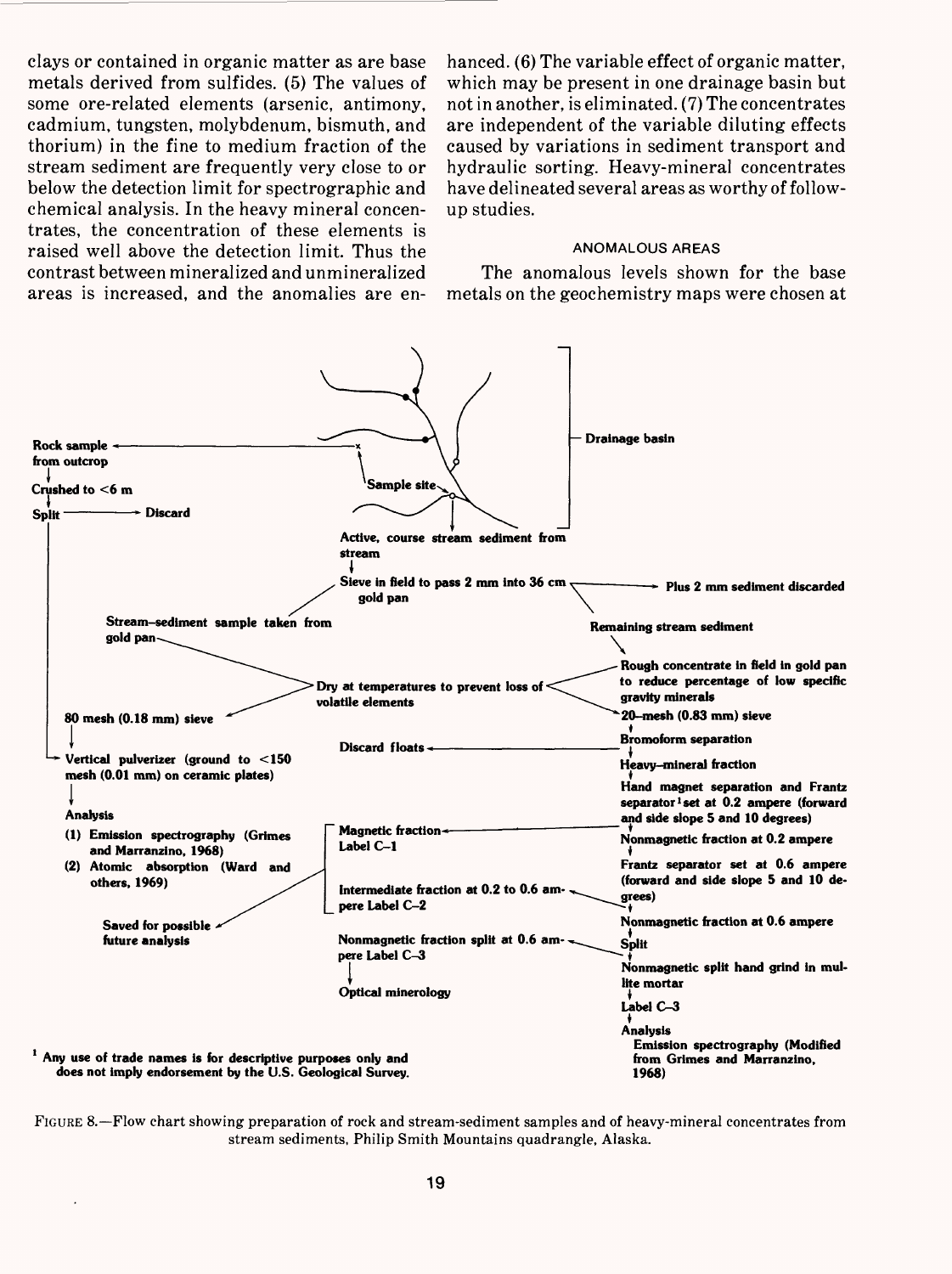the 86th to 96th percentile of the frequency distribution of sample values. In drawing the mineral resource map, the same anomalous levels were used for stream-sediment samples, but higher values, the 93rd to 96th percentile, were used for the heavy concentrates. About 80 percent of these anomalous samples are within the potential mineral tracts that were outlined.

Except in the Atigun Pass area, almost all the copper, lead, and zinc anomalies in the heavy concentrates are south of the Continental Divide where most of the exposed rocks are Devonian. These anomalies are most abundant in the southeastern part of the quadrangle east of Your Creek.

Silver anomalies in the heavy concentrates are also common in these areas, but about half of the silver anomalies are in a separate belt extending through the mountains from east to west across the center of the quadrangle.

Most of the copper, lead, and zinc anomalies in the stream sediments are also south of the divide and east of Your Creek. However, copper and lead are also abundant west of Your Creek, and about one-third of the zinc anomalies are in a separate linear zone that follows the northern mountain front across most of the quadrangle. The zinc anomalies are mostly in Permian and Mesozoic rocks.

Antimony, arsenic, bismuth, and cadmium were not detected in any of the stream-sediment samples, and tin was detected only in one sample. Detectable quantities of these metals were also rare in the heavy concentrates. On the other hand, samples with anomalous barium are common except in the area of carbonate rocks in the northeastern part of the quadrangle.

The heavy mineral concentrates were scanned for thorium in addition to the elements reported in the published data (Cathrall and others, 1977a, b). Thorium was detected only in 20 samples, all of which are clustered around the areas of Permian rocks near the mountain front in the northeastern part of the quadrangle.

## **REFERENCES**

- Albert, N. R. D.. 1975, Interpretation of Landsat imagery of the Nabesnaquadrangle, Alaska: U.S. Geological Survey Miscellaneous Field Studies Map MF-655J, 2 sheets, scale 1:250,000.
- Albert, N. R. D., Le Compte, J. R., and Steele, W. C., 1978, Interpretation of Landsat imagery of the Chandalar

quadrangle, Alaska: U.S. Geological Survey Miscellaneous Field Studies Map MF-878J, 2 sheets, scale 1:250,000.

- Albert, N. R. D., and Steele, W. C., 1976a, Interpretation of Landsat imagery of the McCarthy quadrangle, Alaska: U.S. Geological Survey Miscellaneous Field Studies Map MF-773N, 3 sheets, scale 1:250,000.
- \_\_\_1976b, Interpretation of Landsat imagery of the Tanacross quadrangle, Alaska: U.S. Geological Survey Miscellaneous Field Studies Map MF-767C, 3 sheets, scale 1:250,000.
- Armstrong, A. K., and Mamet, B. L., 1977 [1978], Carboniferous microfacies, microfossils, and corals, Lisburne Group, Arctic Alaska: U.S. Geological Survey Professional Paper 849, 144 p.
- \_\_\_1978, Microfacies of the Carboniferous Lisburne Group, Endicott Mountains, Arctic Alaska, *in* Stelck, C. R., and Chatterton, B. D. E., eds.. Western and Arctic Canadian biostratigraphy: Geological Association of Canada Special Paper 18, p. 333-394, 12 plates.
- Armstrong, A. K., Mamet, B. L., and Dutro, J. T., Jr., 1970, Foraminiferal zonation and carbonate facies of Carboniferous (Mississippian and Pennyslvanian) Lisburne Group, central and eastern Brooks Range, Arctic Alaska: American Association of Petroleum Geologists Bulletin, v. 54, no. 5, p. 687-698.
- Barker, J. C., 1978, Mineral investigations of certain lands in the eastern Brooks Range  $-$  a summary report: U.S. Bureau of Mines Open-File Report 63-78, 25 p.
- Barnes, D. F., 1977, Bouguer gravity map of northern Alaska: U.S. Geological Survey Open-File Report 77-166A, 1 sheet, scale 1:1,000,000.
- Beikman, H. M., and Lathram, E. H., 1976, Preliminary geologic map of northern Alaska: U.S. Geological Survey Miscellaneous Field Studies Map MF-789, 2sheets, scale 1:1,000,000.
- Bird, K. J., 1983, Map showing oil and gas resources of the Philip Smith Mountains quadrangle, Alaska: U.S. Geological Survey Miscellaneous Field Investigations Map MF-879D, scale 1:250,000 (in press).
- Bowsher, A. L., and Dutro, J. T., Jr., 1949, Preliminary report on the Mississippian rocks of the Kanayut, Nanushuk and Itkillik Lake areas, Alaska: Preliminary Report 24: U.S. Geological Survey Open-File Report, 41 p., 3 figs., scale 1:96,000.
- Brosge, W. P., Dutro, J. T., Jr., Mangus, M. D., and Reiser, H. N., 1960, Geologic map of the eastern Brooks Range, Alaska: U.S. Geological Survey Open-File Report 199, 7 sheets, scale 1:250,000.
- 1962, Paleozoic sequence in eastern Brooks Range, Alaska: American Association of Petroleum Geologists Bulletin, v. 46, no. 12, p. 2174-2198.
- Brosge, W. P., and Reiser, H. N., 1951, Selected sections of Lisburne Limestone, Brooks Range, Alaska: U.S. Geological Survey Open-File Report RR 40, 18 p.
- Brosge, W. P., Reiser, H. N., Dutro, J. T., Jr., and Detterman, R. L., 1979, Bedrock geologic map of the Philip Smith Mountains quadrangle, Alaska: U.S. Geological Survey Miscellaneous Field Studies Map MF-879B, 2 sheets, scale 1:250,000.
- Cady, J. W., 1978, Aeromagnetic map and interpretation of the Philip Smith Mountains quadrangle, Alaska: U.S. Geological Survey Miscellaneous Field Studies Map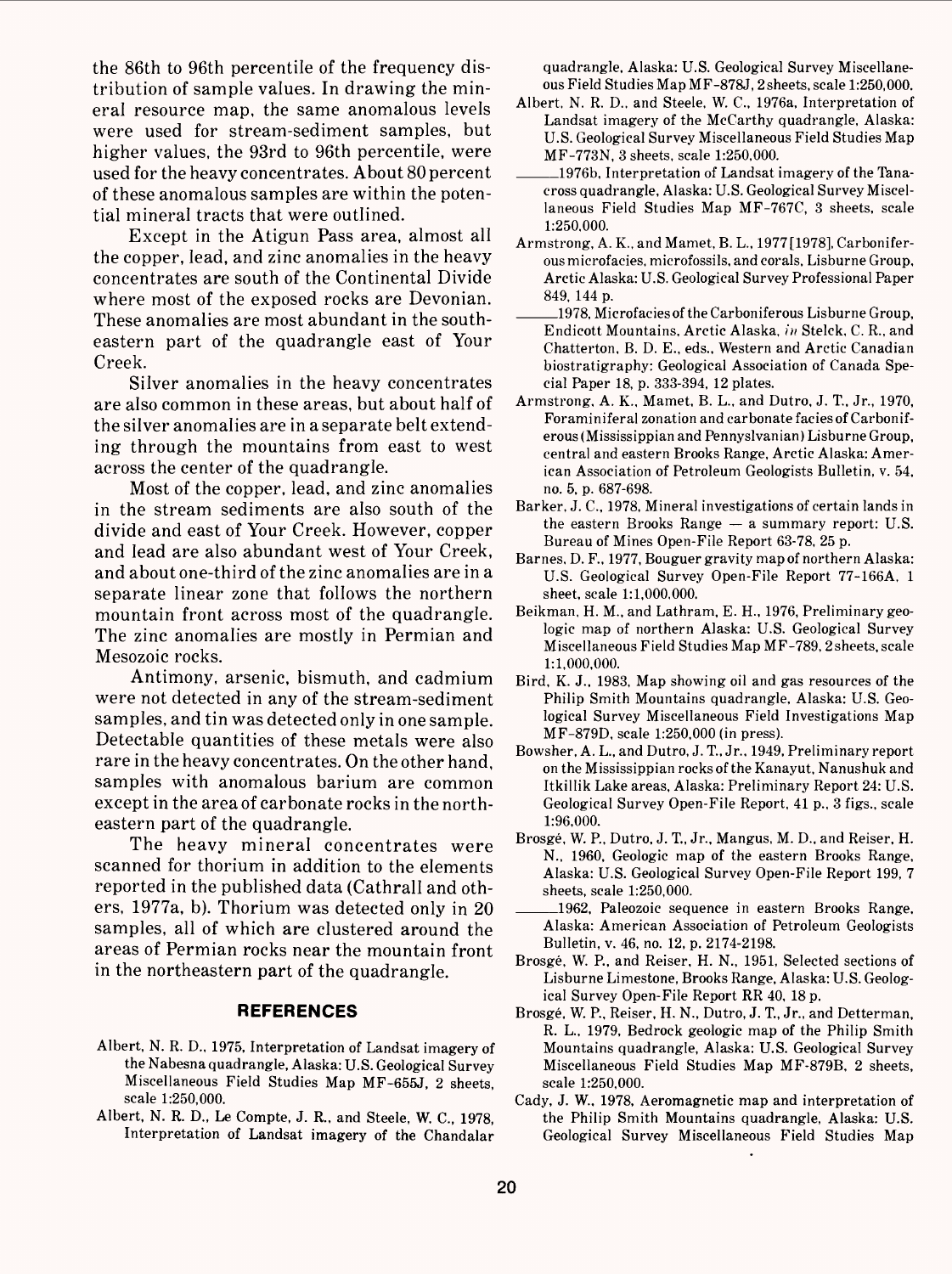MF-879E, 1 sheet, scale 1:250,000.

- Carter, Claire, and Laufeld, Sven, 1975, Ordovician and Silurian fossils in well cores from North Slope of Alaska: American Association of Petroleum Geologists Bulletin, v. 59, no. 3, p. 457-467.
- Cathrall, J. B., Cooley, E. F., Detra, D. E., and Billings, T. M., 1977a, A listing and statistical summary of spectrographic analyses of heavy mineral concentrate samples for the Philip Smith Mountains quadrangle, Alaska: U.S. Geological Survey Open-File Report 77-426, 70 p., 1 pi.
- Cathrall, J. B., Cooley, E. F, Detra, D. E., and O'Leary, R. M., 1977b, A listing and statistical summary of spectrographic and chemical analyses of stream-sediment and rock samples from the Philip Smith Mountains quadrangle, Alaska: U.S. Geological Survey Open-File Report 77-244, 79 p., 1 pi.
- Cathrall, J. B., Detra, D. E., and Cooley, E. F., 1978a, Geochemical maps showing the distribution and abundance of copper in the Philip Smith Mountains quadrangle, Alaska: U.S. Geological Survey Miscellaneous Field Studies Map MF-879G, 1 sheet, scale 1:250,000.
	- \_\_\_1978b, Geochemical maps showing the distribution and abundance of lead in the Philip Smith Mountains quadrangle, Alaska: U.S. Geological Survey Miscellaneous Field Studies Map MF-879H, 1 sheet, scale 1:250,000.
- 1978c, Geochemical maps showing the distribution and abundance of silver in the Philip Smith Mountains quadrangle, Alaska: U.S. Geological Survey Miscellaneous Field Studies Map MF-879J, 1 sheet, scale 1:250,000.
- \_\_\_1978d, Geochemical maps showing distribution and abundance of barium in the Philip Smith Mountains quadrangle, Alaska: U.S. Geological Survey Miscellaneous Field Studies Map MF-879K, 1 sheet, scale 1:250,000.
- \_1978e, Geochemical maps showing the distribution and abundance of antimony, arsenic, bismuth, cadmium, molybdenum, and tin in the Philip Smith Mountains quadrangle, Alaska: U.S. Geological Survey Miscellaneous Field Studies Map MF-879L, 1 sheet, scale 1:250,000.
- Cathrall, J. B., Detra, D. E., and O'Leary, R. M., 1978f, Geochemical maps showing the distribution and abundance of zinc in the Philip Smith Mountains quadrangle, Alaska: U.S. Geological Survey Miscellaneous Field Investigations Map-8791, 1 sheet, scale 1:250,000.
- Cobb, E. H., 1974a, Geological Survey open-file reports on Alaska indexed by quadrangle: U.S. Geological Survey Open-File Report 74-7, 116 p.
	- 1974b, Geological Survey published reports on Alaska, 1960-1973, indexed by quadrangle: U.S. Geological Survey Open-File Report 74-210, 166 p.
	- \_\_\_\_\_1974c, Geological Survey published reports on Alaska, 1940-1959, indexed by quadrangle: U.S. Geological Survey Open-File Report 74-261, 71 p.
	- \_\_\_1974d, Geological Survey published reports on Alaska, 1915-1939, indexed by quadrangle: U.S. Geological Survey Open-File Report 74-335, 159 p.
	- \_\_\_1974e, Geological Survey published reports on Alaska, 1884-1914, indexed by quadrangle: U.S. Geological Survey Open-File Report 74-345, 126 p.
	- \_\_\_\_\_1975, Geological Survey and selected U.S. Bureau of Mines and Alaska Division of Geological and Geophysical reports and maps on Alaska released during 1974, indexed by quadrangle: U.S. Geological Survey Open-File

Report 75-128, 50 p.

- \_1976, Geological Survey and selected U.S. Bureau of Mines and Alaska Division of Geological and Geophysical Surveys reports and maps on Alaska released during 1975, indexed by quadrangle: U.S. Geological Survey Open-File Report 76-332, 95 p.
- \_1977, Selected Geological Survey, U.S. Bureau of Mines, and Alaska Division of Geological and Geophysical Surveys reports and maps on Alaska released during 1976, indexed by quadrangle: U.S. Geological Survey Open-File Report 77-177, 115 p.
- \_1978, Selected Geological Survey, U.S. Bureau of Mines, and Alaska Division of Geological and Geophysical Surveys reports and maps on Alaska released during 1977, indexed by quadrangle: U.S. Geological Survey Open-File Report 78-283, 100 p.
- -1979, Selected Geological Survey, U.S. Bureau of Mines, and Alaska Division of Geological and Geophysical Surveys reports and maps on Alaska released during 1978, indexed by quadrangle: U.S. Geological Survey Open-File Report 79-706, 191 p.
- Condit, C. D., and Chavez, P. S., Jr., 1978, Basic concepts of computerized digital image processing for geologists: U.S. Geological Survey Bulletin 1462, 16 p.
- Detra, D. E., 1977, Delineation of an anomalous lead-zinc area in the Philip Smith Mountains A-2 quadrangle, Alaska: U.S. Geological Survey Open-File Report 77-223, 11 p.
- Detterman, R. L., 1976, Lithofacies fence diagram of Sadlerochit Group for Philip Smith Mountains quadrangle and adjacent areas, northeast Alaska: U.S. Geological Survey Miscellaneous Field Studies Map MF-744,1 sheet, scale 1:450,000.
- Detterman, R. L., Bowsher, A. L., and Dutro, J. T., Jr., 1958, Glaciation on the arctic slope of the Brooks Range, northern Alaska: Arctic, v. 11, no. 1, p. 43-61.
- De Young, J. H., Jr., 1978, Mineral resources map of the Chandalar quadrangle, Alaska: U.S. Geological Survey Miscellaneous Field Studies Map 878-B, 1 sheet, scale 1:250,000.
- Dutro, J. T., Jr., 1978, Potential strata-bound lead-zinc mineralization, Philip Smith Mountains quadrangle, Alaska, *in* Johnson, K. M., ed., The United States Geological Survey in Alaska  $-$  Accomplishments during 1977: U.S. Geological Survey Circular 772-B, p. B9-B11.
- Dutro, J. T., Jr., Brosge, W. P., Lanphere, M. A., and Reiser, H. N., 1976, Geologic significance of Doonerak structural high, central Brooks Range, Alaska: American Association of Petroleum Geologists Bulletin, v. 60, no. 6, p. 952-961.
- Dutro, J. T., Jr., Brosge, W. P., and Reiser, H. N., 1977, Upper Devonian depositional history, central Brooks Range, Alaska: U.S. Geological Survey Circular 751-B, p. B16-B18.
- Dutro, J. T., Jr., Brosge, W. P., Reiser, H. N., and Detterman, R. L., 1979, Beaucoup Formation, anew Upper Devonian stratigraphic unit in the central Brooks Range, northern Alaska, *in* Sohl, N. F., and Wright, W. B., eds., Changes in stratigraphic nomenclature by the U.S. Geological Survey, 1978: U.S. Geological Survey Bulletin 1482-A, p. A62-A69.
- Dutro, J. T., Jr., and Detra, D. E., 1978, Analyses of rock samples from the Hunt Fork Shale and related Upper